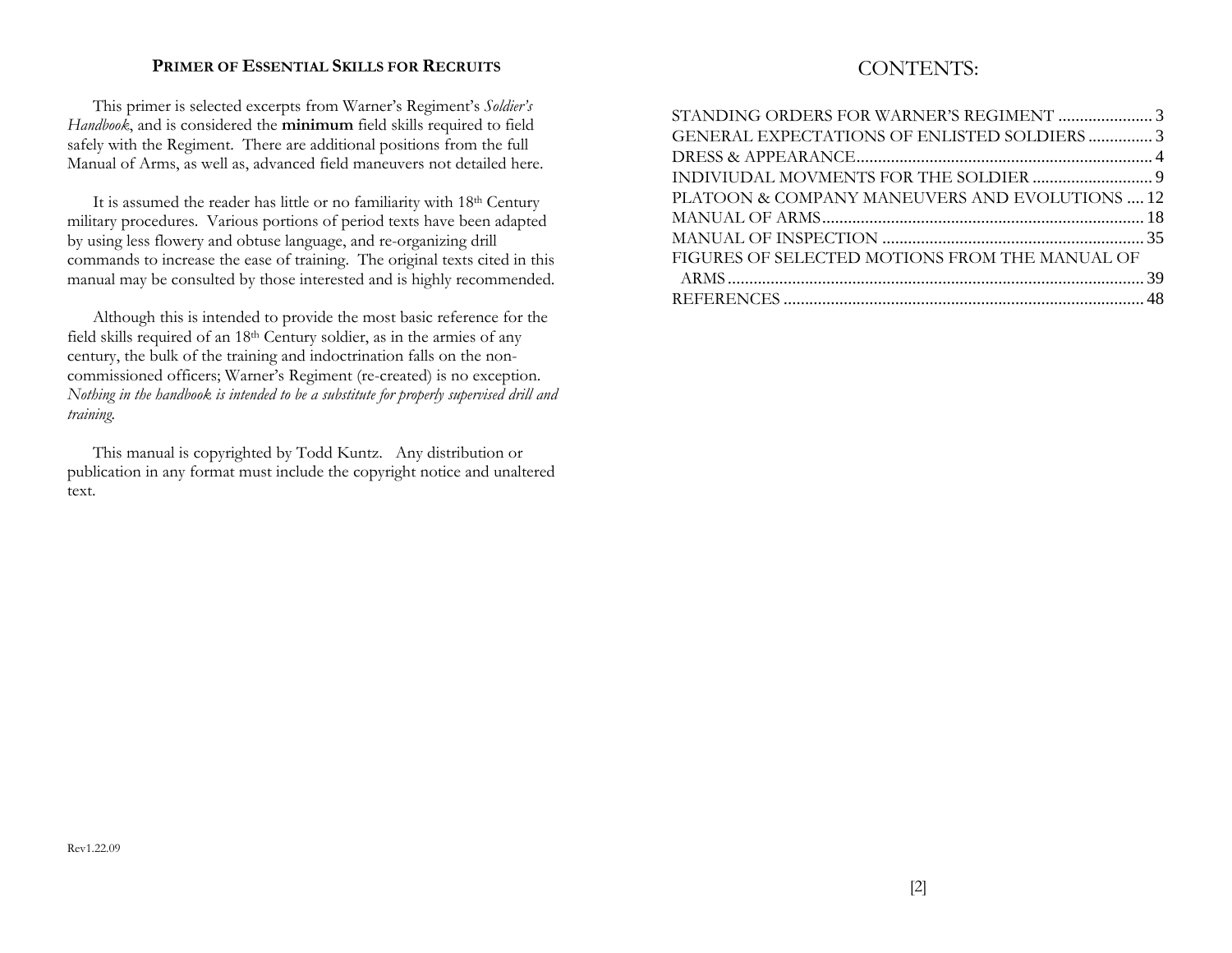## STANDING ORDERS FOR WARNER'S REGIMENT

- I. Arms are to be kept in good working order.
- II. Arms are to be cleaned each morning and evening.
- III. Firelocks are to be cleaned after exposure to rain, fog, or snow; and as soon as practicable after being fired.
- IV. Cleaning is to be conducted by squad or platoon, so there are always weapons ready.
- V. Firelocks are to have their pan open, cock eased forward, and the hammer stalled when *not loaded*.
- VI. Immediately come to the *Recover* after muskets are primed & loaded.
- VII. Ramming cartridges is by order only.
- VIII. Elements of the Regiment assigned patrol or fatigue duty, to march, or expected to engage an enemy force, are inspected for proper equipment and fitness. Any deficiencies are corrected prior to leaving camp.
- IX. N.C.O.'s and soldiers are to carry their side arms when not in camp during public hours.
- X. Appropriate military honors and respect are to be rendered during public hours when encamped and in view of the public during parades.

# GENERAL EXPECTATIONS OF ENLISTED SOLDIERS

- I. Individual soldiers are expected to portray a military bearing and discipline, as well as, proficiency in basic soldierly skills detailed in this manual.
- II. Individual soldiers are responsible for maintaining a safe weapon and exercising established safety practices detailed in this manual when camped and in the field.

## DRESS & APPEARANCE

The Regiment uniform is derived from period records and returns detailing colors, style, and issues. Period correct natural fabrics such as wool, linen, and cotton are generally superior to modern nylon, polyester, etc. in practical use. Accordingly, uniforms are to be constructed from period appropriate materials as practical. Linen is preferred over cotton. Members are encouraged to purchase linen over cotton items as they buy new, or replace old clothing. In order to balance the expense of 18th Century reproductions and authenticity, the Regiment follows a "10 foot rule", where *non-period uniform materials, patterns, and anachronisms must not be visible or obvious during public hours at a distance greater than 10 feet.*

Modern wrist watches, glasses, necklaces, and hanging earrings are not period appropriate and are not to be visible during public hours. Accurate replica pocket watches are expensive and difficult to find, so an inexpensive replica 19<sup>th</sup> Century pocket watch may be discreetly used.

Women portraying men in ranks are not to wear make up. Beards and moustaches were routinely against orders of armies in the period; the Regiment strongly discourages them. Both long and close cropped hair were common in armies of the period.

Parades and ceremonial duties are considered more formal and a more standardized appearance of the Regiment is expected. Small clothes<sup>1</sup> are to be washed and the Regimental coat brushed clean. Gray stockings and cocked hats are worn. At all outdoor events, canteens are required, even if not worn. Accoutrements such as haversacks and knapsacks are worn at the discretion of the Officer Commanding.

Depending on the tactical nature of an event, caps or flopped hats may be worn instead of military cocked hats. Cocked hats are cumbersome in heavily wooded terrain.

For tactical field engagements, bayonets and hand axes (if possessed), and canteens are required equipment. Knapsacks and haversacks are worn at the discretion of the Officer Commanding.

I. The shirt collar is turned down evenly over the neck stock which is tied or buckled at the back of the neck. The waistcoat is buttoned to the neck. The regimental coat is worn with the facings buttoned down in the open position with the turn-backs (skirts) hooked up. The coat chest-hooks are fastened to close the coat at the center of the chest. Stockings are held by garters worn just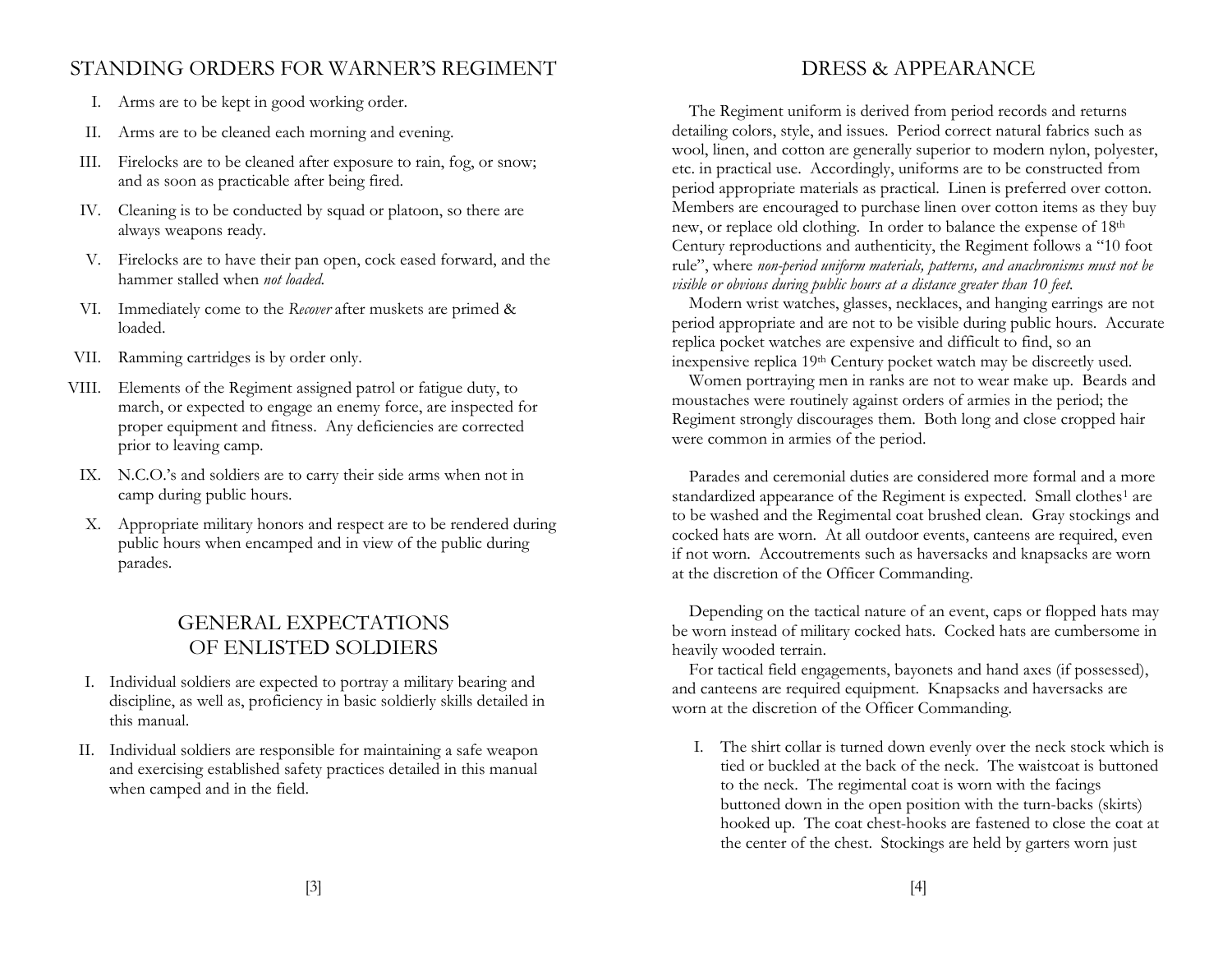under the breeches knee straps2.

- II. The bayonet scabbard belt (cross belt or waist belt) is put on first and placed over the right shoulder.3 Hand axes are worn in the -rear- of the two sleeves with the blade facing backwards and tucked behind or within the rear part of the shoulder belt.
- III. Haversacks and canteens are worn on the right shoulder and pushed back so when the left hand is at rest on the left side, the haversack and canteen are high above the hip bone, nearly under the arm.
- IV. The cartridge box belt is worn across the left shoulder with the box placed over the right hip. The box is to be worn just above the hip button of the coat and pushed back so that when the right hand is at rest on the side, the front corner of the box just touches the elbow.4
- V. The hat is worn with the cock of the hat over the left eye, placing the cock so that the barrel of the firelock will not hit the hat when shouldered.5
- VI. Fatigue caps, woolen toques, or flopped hats are appropriate to wear while in camp to reduce wear and damage to cocked hats,<sup>6</sup> or on maneuvers in woods where cocked hats would be awkward.
- VII. Hair greater than collar length is to be tied back into a ponytail or single braid by a black ribbon or leather tie.7 It may also be clubbed by folding the tail onto itself in thirds and then tied with a ribbon.

## MILITARY COURTESY & DISCIPLINE

In the 18th Century, military courtesy and discipline were both a necessity and the law. Demonstrating respect for the position of officers and N.C.O.'s is a pillar of discipline in any military unit and reflects the differences in 18th Century social and military status. As a re-created Regiment of the 18th Century, members of the Regiment are expected to act in a manner befitting a soldier of that period. As no clear records of specific military courtesies for Warner's Regiment have been found, the re-created Regiment has adapted courtesies from Bennett Cutherbertson1 and are detailed below:

- I. Courtesy and respect to all Officers and Non-Commissioned Officers should become second nature and should be extended to all other regiments; British, Loyalist, American, Hessian and French.
- II. It is expected that every member will strive to uphold Regimental honor and military bearing at all times while in uniform.
- III. It is expected that Officers and N.C.O.s will enforce reasonable discipline and proper courtesy at tactical engagements, field exercises, drills, parades and other appearances of the Regiment under arms.
- IV. When spoken to, an enlisted soldier is to stand in an easy, steady position, looking at the N.C.O. or Officer with confidence.2
- V. Officers and N.C.O.s address enlisted soldiers by their surname,  $"Mr.$  \_\_\_\_\_\_."
- VI. Enlisted soldiers and N.C.O.s address higher ranking officers by either "Sir" or the appropriate rank title (e.g.: "Captain", "Major", etc.)
- VII. When they meet an Officer, N.C.O.s, soldiers, and musicians are to stand still at a distance of five yards, and render honors as described below.
- VIII. When in a group, the highest ranking soldier is to salute, the others to stand at attention.3
- IX. Hand salutes: with a graceful motion, bring up the back of the hand (the farthest from the officer) to the front of the hat, and keeping it in that position until the salute is returned.

<sup>&</sup>lt;sup>1</sup> Shirt, waistcoat, and breeches or overalls.

 $2^{2}$  Garters with overalls are currently a matter of speculation and great debate. At this point overalls may be worn with or without garters.

<sup>&</sup>lt;sup>3</sup>There is evidence that bayonets were worn both with the flat of the blade against the hip (turning the socket towards the body) and with the socket turned away. Some find the socket turned inward to be less cumbersome and easier to maneuver with the firelock in the left hand.

<sup>4</sup>This position keeps the box out of the way when moving rapidly or through underbrush. 5Cuthbertson recommended a small piece of black tape (ribbon) be sewn into the lining directly above the nose in order to center the hat correctly.

<sup>6</sup> *Cuthbertson's system for the complete interior management and oeconomy of a battalion of infantry.* 7Elastic ponytail holders or "scrunchies" are inappropriate uncovered. A ribbon can effectively cover ponytail holders. Rubbing a spot of beeswax on the middle of the ribbon provides additional grip to hold the ribbon in place.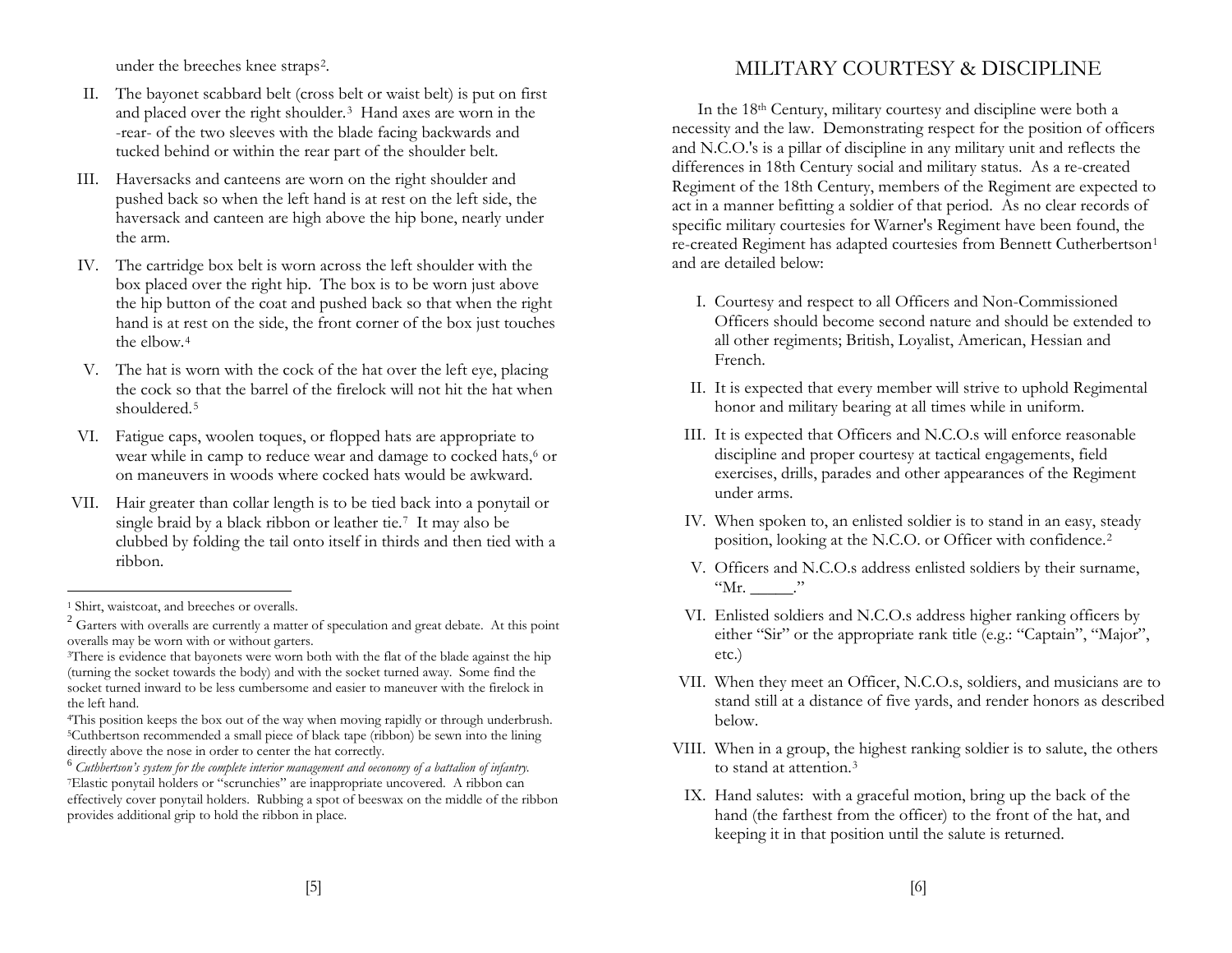- X. A soldier is never to take off his hat or hand salute while under arms. (See below)
- XI. Enlisted soldiers and N.C.O.s are not to pass between an officer and a wall.

|                                                                    | ADDRESSING                                                |                                    |
|--------------------------------------------------------------------|-----------------------------------------------------------|------------------------------------|
| <b>UNDER ARMS4</b><br>Port Arms                                    | Private to N.C.O.                                         | <b>WITHOUT ARMS</b><br>Hand salute |
| Recover Arms                                                       | Private, N.C.O. to<br>Commissioned Officer*               | Hand salute                        |
| Port Arms                                                          | N.C.O. to Private                                         | Return hand salute                 |
| Advance Arms                                                       | Commissioned Officer <sup>*</sup> to<br>N.C.O. or Private | Return hand salute                 |
| Recover Arms                                                       | Commissioned Officer* to<br>Major or higher               | Hand salute                        |
| Raise drum sticks<br>to eye level,<br>holding them<br>horizontally | Musician to<br>N.C.O or Commissioned<br>Officer           | Hand Salute                        |
|                                                                    | <b>PASSING</b>                                            |                                    |
| <b>UNDER ARMS</b><br>Nothing                                       | Private to N.C.O.                                         | <u>Without Arms</u><br>Hand salute |
| Advance Arms                                                       | Private, N.C.O. to<br>Commissioned Officer*               | Hand salute                        |
| Nothing                                                            | N.C.O. to Private                                         | Return hand salute                 |
| Advance Arms                                                       | Commissioned Officer <sup>*</sup> to<br>N.C.O. or Private | Return hand salute                 |
| Advance Arms                                                       | Commissioned Officer* to                                  | TT 1 1.                            |

#### horizontally

A single epaulet on the *left* shoulder = Subaltern (Lieutenants and Ensigns); single epaulette on the *right* shoulder = Captain. Two epaulettes designate a field officer (Major and above).

It may also be difficult to discern the rank of NCO's and Commissioned Officers of other Regiments or armies due the wide range of insignia's used. A simple rule of thumb is if the other soldier has a rank insignia on his shoulder, hat, or gorget (especially if it is prettier or fancier than yours) – he rates a salute.

(not mandatory)

to eye level, holding them

Raise drum sticks **Musician to N.C.O or Commissioned Officer** Hand Salute

**Major or higher** Hand salute

<sup>1</sup> *Cuthbertson's system for the complete interior management and oeconomy of a battalion of infantry.*  Chapter 22.

<sup>2</sup> Eighteenth century soldiers did not engage in casual conversations with their officers at any time. They would only speak with officers when spoken to first. As a recreated unit - we do not expect soldiers to avoid speaking to officers, especially in camp. However, when drilling, and on the field we strive to reflect the social differences between officers and "common" soldier by showing deference to rank and using the chain of command. \* Generals, Colonel, Lt. Colonels and Majors in Camp & Garrison. The Fife Major, Drum Major, and Regimental Serjeant Major [& Ensign] are to be rendered the same courtesies as Commissioned Officers.

 $3$  Formal military courtesies are suspended at the dining fly in re-created encampments for convenience. It would be impractical for Regiment members to come to attention every time an NCO or Officer enters the area. It is advised if a re-created General enters camp, the ranking officer provides a salute or at least formal recognition to the officer. <sup>4</sup> See Manual of Arms for descriptions.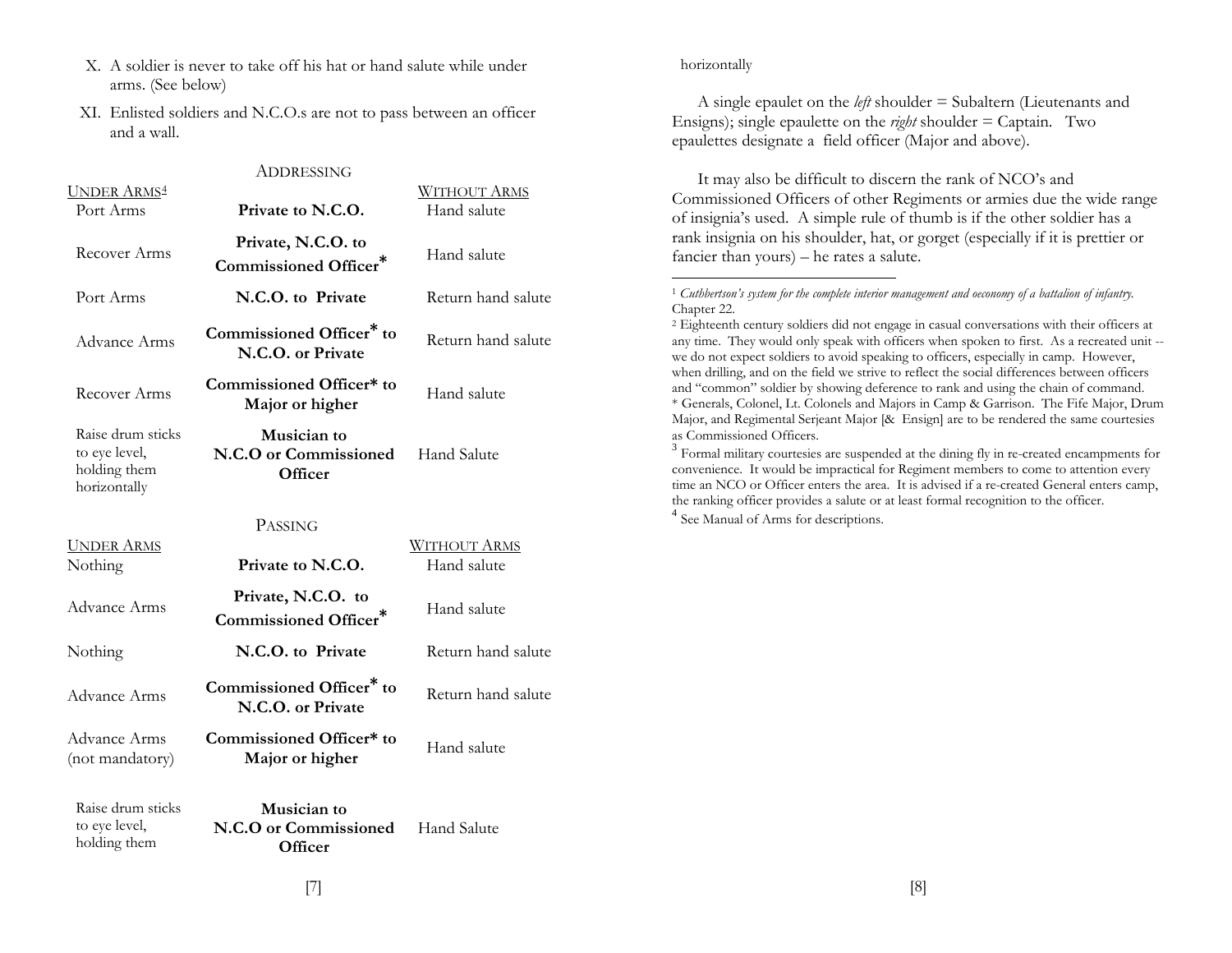|                                                                                                           |                                                                                                                                                                                                                   | INDIVIUDAL MOVMENTS FOR THE SOLDIER <sup>1</sup><br>"Take care" is traditionally used to alert of impending commands.                                                                                                                                                                                            |                                        | WORDS of<br><b>COMMAND</b>    | $\mathscr{P}$                                                                                | <b>EXPLANATION</b>                                                                                                                                                                                                                                                                                                                       |
|-----------------------------------------------------------------------------------------------------------|-------------------------------------------------------------------------------------------------------------------------------------------------------------------------------------------------------------------|------------------------------------------------------------------------------------------------------------------------------------------------------------------------------------------------------------------------------------------------------------------------------------------------------------------|----------------------------------------|-------------------------------|----------------------------------------------------------------------------------------------|------------------------------------------------------------------------------------------------------------------------------------------------------------------------------------------------------------------------------------------------------------------------------------------------------------------------------------------|
| words with a cadence of 1 second between each motion.                                                     | Commands commonly consist of two parts, preparatory or directive<br>words and execution words. When given, there is a slight pause between<br>them. Soldiers begin the motion immediately following the execution | 2.                                                                                                                                                                                                                                                                                                               | Stand at Ease!<br>alternately<br>Rest! | 1                             | Remain in place;<br>Stand unless permitted otherwise;<br>Move hands and feet as comfortable. |                                                                                                                                                                                                                                                                                                                                          |
| Positions of Soldier without Arms<br>1. Take Care!<br>2. Stand at Ease! or Rest!<br>3. Dress to the Left! |                                                                                                                                                                                                                   | SUMMARY OF POSITIONS & MOVEMENTS:<br>6. Left Face!<br>7. Right-About Face!<br>Positions of Soldier under Arms                                                                                                                                                                                                    | 3.                                     | Dress to the Left!<br>Front!  | $\sqrt{2}$                                                                                   | Turn the head briskly to the left;<br>Bring the right eye to the center of the<br>body looking at the next man over your<br>left shoulder;<br>Move by small steps to even yourself with<br>the man to your left.<br>Turn head back to the right, left eye over                                                                           |
| 4. Dress to the Right!<br>5. Right Face!                                                                  |                                                                                                                                                                                                                   | 8. Handle Firelocks!<br>9. Ease Firelocks!                                                                                                                                                                                                                                                                       | 4.                                     | Dress to the Right!<br>Front! | $\sqrt{2}$                                                                                   | the center of the body.<br>Dress as above only to the right.<br>Turn head back to the left, left eye over                                                                                                                                                                                                                                |
| <b>WORDS</b> of<br><b>COMMAND</b>                                                                         | $\begin{array}{l} \# \: of \\ \normalsize \end{array}$                                                                                                                                                            | <b>EXPLANATION</b>                                                                                                                                                                                                                                                                                               |                                        |                               |                                                                                              | the center of the body.<br><b>THE FACINGS</b>                                                                                                                                                                                                                                                                                            |
|                                                                                                           |                                                                                                                                                                                                                   | <b>POSITIONS OF SOLDIER</b><br><b>WITHOUT ARMS</b> <sup>2</sup>                                                                                                                                                                                                                                                  | 5.                                     | To the Right -- Face!         | $\mathcal{L}_{\mathcal{L}}$                                                                  | 1 <sup>st</sup> Bring the hollow of the right foot to<br>the heel of the left,<br>2 <sup>nd</sup> Turn briskly on both heels 90 <sup>0</sup> to the<br>right.                                                                                                                                                                            |
| Take Care!                                                                                                | 1                                                                                                                                                                                                                 |                                                                                                                                                                                                                                                                                                                  |                                        |                               |                                                                                              |                                                                                                                                                                                                                                                                                                                                          |
|                                                                                                           |                                                                                                                                                                                                                   | Stand straight and firm upon your legs<br>with:<br>Toes turned about 60 <sup>0</sup> apart,<br>Stomach drawn in slightly and relaxed,                                                                                                                                                                            | 6.                                     | To the Left -- Face!          | $\mathcal{L}_{\mathcal{L}}$                                                                  | 1 <sup>st</sup> Bring the heel of the right foot to the<br>hollow of the left.<br>2 <sup>nd</sup> Turn briskly on both heels to the left<br>as described above                                                                                                                                                                           |
|                                                                                                           |                                                                                                                                                                                                                   | Chest projected forward slightly,<br>Shoulders square to the front,<br>Head turned to the right, the left eye<br>over the center of the body, <sup>3</sup><br>Arms relaxed at the sides with the palms<br>against the thighs,<br>Stand still and silent (except as<br>ordered),<br>Attend carefully to commands. | 7.                                     | To the Right-about--<br>Face! | $\beta$                                                                                      | 1 <sup>st</sup> Step back with the right foot, bringing<br>the buckle in line with the left heel, at<br>the same time seizing the cartridge<br>box with the right hand.<br>2 <sup>nd</sup> Turn briskly on both heels, 180 <sup>0</sup> to the<br>right.<br>3rd Recover the right foot, at the same<br>time releasing the cartridge box. |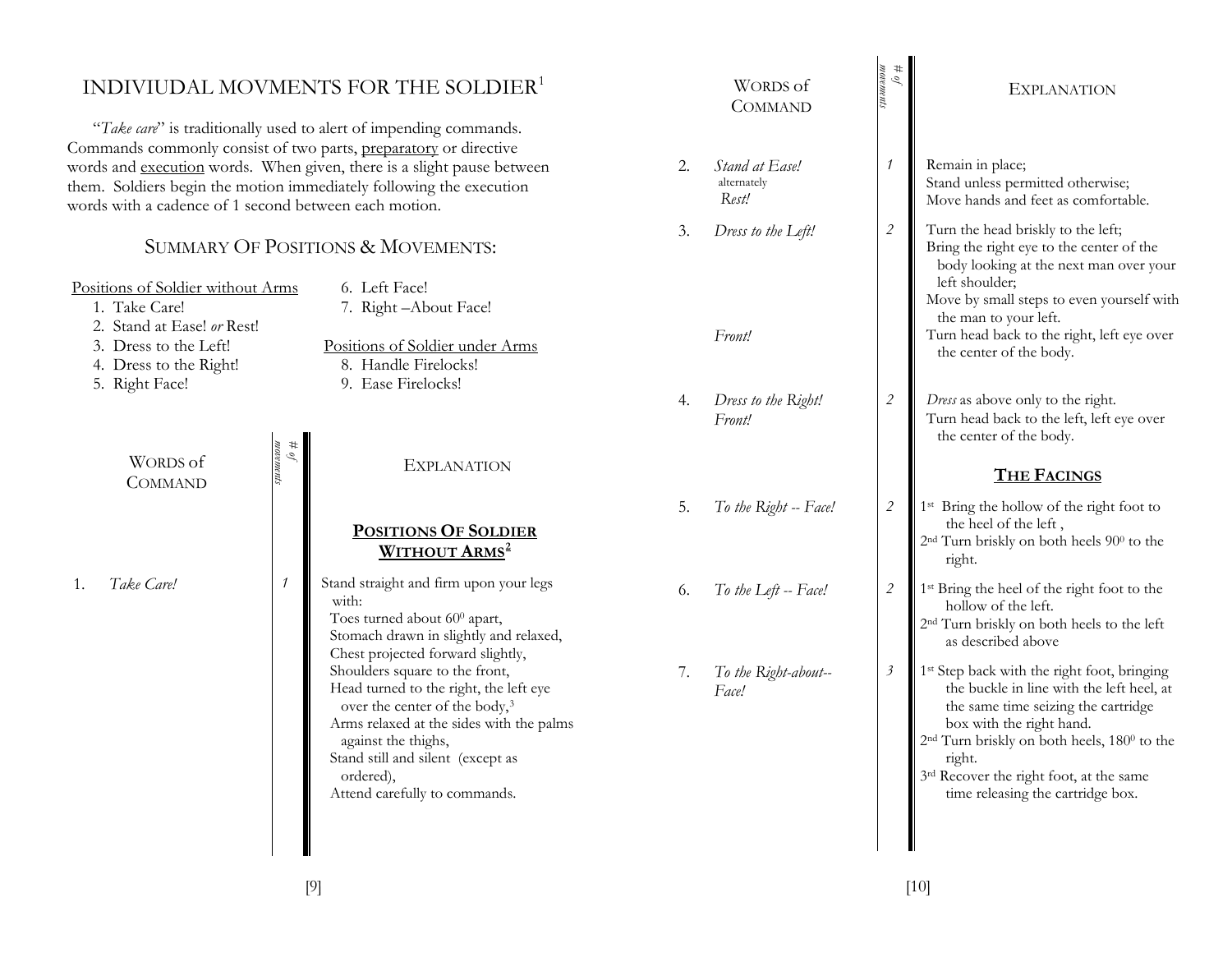|    | <b>WORDS</b> of<br><b>COMMAND</b> | movements<br>$\mu$ $\theta$ | <b>EXPLANATION</b>                                                                                                                                                                                                                                                                                                                                                                                                                                                                                                                                                                                   | PLATOON & COMPANY<br>MANEUVERS AND EVOLUTIONS                                                                                                                                                                                                                                                                                                                                                                                                                                                                                                                                                                                                                                                                                                                                                                                                                                                                                                                                                    |
|----|-----------------------------------|-----------------------------|------------------------------------------------------------------------------------------------------------------------------------------------------------------------------------------------------------------------------------------------------------------------------------------------------------------------------------------------------------------------------------------------------------------------------------------------------------------------------------------------------------------------------------------------------------------------------------------------------|--------------------------------------------------------------------------------------------------------------------------------------------------------------------------------------------------------------------------------------------------------------------------------------------------------------------------------------------------------------------------------------------------------------------------------------------------------------------------------------------------------------------------------------------------------------------------------------------------------------------------------------------------------------------------------------------------------------------------------------------------------------------------------------------------------------------------------------------------------------------------------------------------------------------------------------------------------------------------------------------------|
| 8. | Handle Firelocks!                 |                             | <b>POSITIONS OF SOLDIER</b><br><b>UNDER ARMS</b><br>Stand straight and firm upon your legs<br>with:<br>Toes turned about 60 <sup>0</sup> apart,<br>Stomach drawn in slightly and relaxed,<br>Chest projected forward slightly,<br>Shoulders square to the front,<br>Head turned to the right, the left eye<br>over the center of the body, <sup>3</sup><br>The firelock on the right side, the heel<br>of the butt even with the toe of the<br>right foot; the right hand thumb along<br>the barrel, and the muzzle kept at a<br>little distance from the body.<br>Stand still and silent (except as | These maneuvers and evolutions detail basic information about<br>positions and movements for individual, platoon, and Company<br>formations, essential for maneuvering large numbers of men efficiently in<br>combat and on parade. <sup>1,2</sup> Combat and parade maneuvers are adapted from<br>the British 1764 Manual Exercise. <sup>3</sup> Additional movements were taken<br>from Baron von Steuben's 1794 manual. <sup>4,5</sup> Movements are to be<br>practiced until each can be completed accurately, fluidly, and without<br>hesitation when ordered. A cadence of 1 second between each motion is<br>to be followed when exercising.<br>A Rank is a section of soldiers arranged side by side in a line (typically<br>from right to left).<br>A File is a section of soldiers arranged in an exact line one behind<br>another from front to rear.<br>The Common Step is a pace of 2 feet and about 75 to a minute.<br>The Quick Step is also about 2 feet, about 120 in a minute. |
|    |                                   |                             | ordered),<br>Attend carefully to commands.<br>Note: this is the same position as Order<br>Firelocks detailed in the Manual of Arms.                                                                                                                                                                                                                                                                                                                                                                                                                                                                  | When marching in files, it is important to keep the correct spacing<br>between the first and second ranks and ranks dressed. When wheeling in<br>two ranks, the second rank must be careful to cover his file leader, by<br>edging to the outside of the wheel as he marches.                                                                                                                                                                                                                                                                                                                                                                                                                                                                                                                                                                                                                                                                                                                    |
| 9. | Ease Firelocks!                   |                             | Step back with the right foot;<br>Rest the muzzle against the right shoulder;<br>Join both hands in front of the body, left<br>over the right.                                                                                                                                                                                                                                                                                                                                                                                                                                                       | Soldiers appear to have marched in-step during formal occasions on<br>the parade ground, when relieving guards, or when passing in review, but<br>were not required to march in step or dressed rank and file for long<br>distances – the long march. British custom allowed for a loosening of                                                                                                                                                                                                                                                                                                                                                                                                                                                                                                                                                                                                                                                                                                  |

Right!' "<sup>6</sup>

ranks and files and carrying arms "at ease" or "at will" meaning what ever position was most comfortable frequently referred to as the *Route Step*. Columns were halted and dressed before entering a town or their camps. Von Stuben specifically indicates after "the first twenty paces he [the Commanding Officer] should command 'Support Arms!' where the men shall march more at their ease, but keeping files close. Before the column halts, he should command 'Carry – Arms! Column! Halt! Dress to the

<sup>1</sup> *The Manual Exercise, as ordered by his Majesty, in 1764.*

<sup>&</sup>lt;sup>2</sup> The command *Attention!* is not found in American military manuals until von Stueben's *Regulations for the Order and Discipline of the Troops of the United States*. Soldiers are assumed to assemble in formation at the position of a Soldier under Arms.

<sup>&</sup>lt;sup>3</sup> The purpose of turning the head to the right was to observe the fugleman or flank man, or posture master who demonstrates the movements and is omitted in non-training situations. *An Easy Plan of Discipline for a Militia.* Part I p 13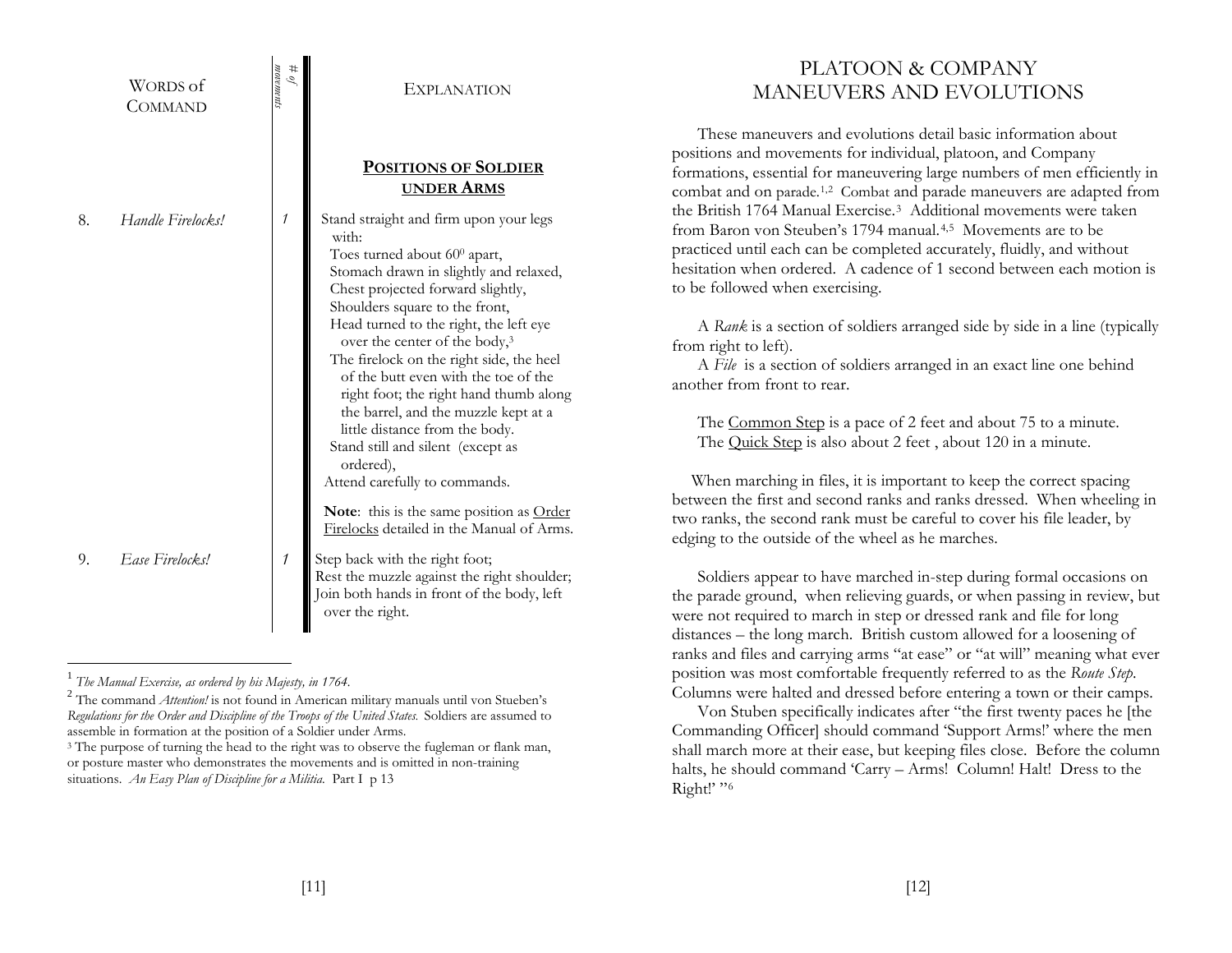### SUMMARY OF MOVEMENTS:

| 1. Assembly of Platoon &<br>Company<br>2. Oblique Step<br>3. Wheeling<br>4. Counter March |                                           | 5. Breaking off by the oblique step<br>6. Forming platoon by the oblique<br>step<br>7. Opening the ranks<br>8. Closing the ranks<br>9. Disperse the Company                                                                                                                            |    | ,, ondo or<br><b>COMMAND</b>           |
|-------------------------------------------------------------------------------------------|-------------------------------------------|----------------------------------------------------------------------------------------------------------------------------------------------------------------------------------------------------------------------------------------------------------------------------------------|----|----------------------------------------|
| WORDS of<br><b>COMMAND</b>                                                                | $\ddagger$<br>токтепіз<br>$\mathcal{A}$ . | <b>EXPLANATION</b>                                                                                                                                                                                                                                                                     | 2. | To the Front $\{Quick!\}$ --<br>March! |
|                                                                                           |                                           | <b>ASSEMBLY OF THE</b><br>PLATOON AND COMPANY                                                                                                                                                                                                                                          |    | Halt!                                  |
| Form Platoon!<br>1.<br>Alternately<br>Form Company!                                       |                                           | The platoon and Company are<br>assembled:<br>• in a single rank unless the numbers<br>available or the route of march<br>requires more ranks be formed.<br>* at the position of a soldier under arms<br>(Order Arms) at loose order unless<br>otherwise indicated by the<br>commander. |    |                                        |
|                                                                                           |                                           | Close order is 6-8 inches between<br>soldiers.<br>Loose Order is approximately 2 feet (an<br>arm's length) between soldiers.                                                                                                                                                           | 3. | To the Right Oblique --<br>March!      |
|                                                                                           |                                           | In parade exercises, the second rank is 2<br>paces (approximately 4 feet) behind the<br>first rank. In combat maneuvers, the                                                                                                                                                           |    | Front!                                 |
|                                                                                           |                                           | second rank is to be as close a possible<br>without crowding the first rank.                                                                                                                                                                                                           |    | To the Left Oblique --                 |
|                                                                                           |                                           | The Commanding Officer is positioned<br>at the right flank of the first rank. If a<br>second rank is formed, a Sjt. will cover<br>the Commander in the right flank file.<br>Another Sjt. or Cpl will be posted at the                                                                  |    | March!<br>Front!                       |

#### EXPLANATION

WORDS of

*movements # of* 

> left flank of the first and second ranks as required.

If sufficient soldiers are present, a second platoon is formed in the same manner, 2-5 paces to the left of the 1st platoon.

Step off with the left foot with a free and easy step in a common step (or quick step as ordered), careful to remain dressed to the adjacent solider.

Stop short on the advanced foot, bringing up the other foot and dressing to the right.

#### **THE OBLIQUE STEP**

The Oblique Step (also known as *Incline*) allows simultaneous lateral and forward movement of a formation (at roughly a 450 angle) without changing the front of the line.

Step diagonally to the right about 2 feet with the right foot. Bring up the left, placing the heel directly before the toes of the right foot; keep the shoulders square to the front. Continue.

Resume marching to the front.

Step diagonally to the left about 2 feet with the left foot; bring up the right and placing the heel directly before the toes of the left foot and continue as above.

Resume marching to the front.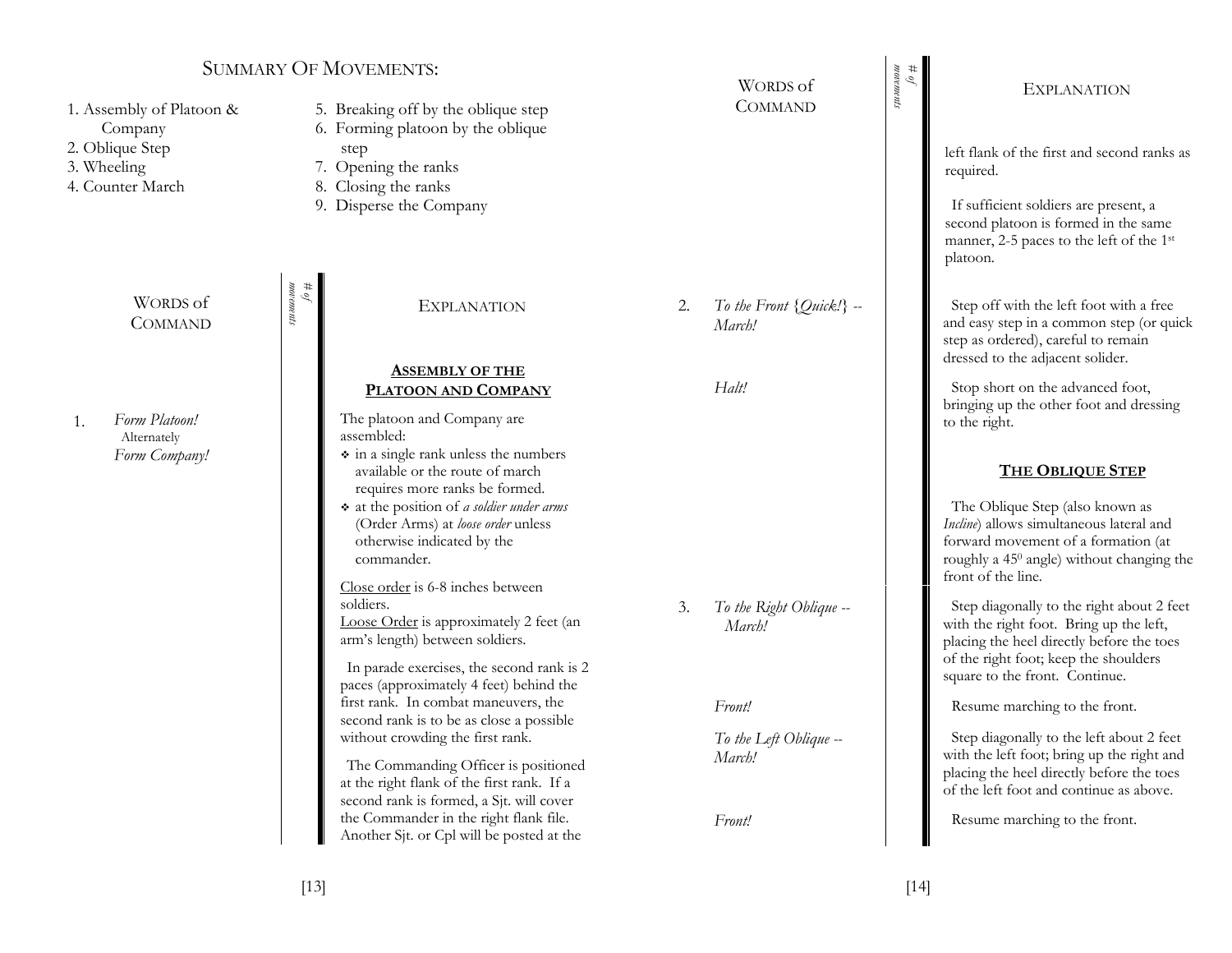|    | <b>WORDS</b> of<br><b>COMMAND</b>                   | токтепіз<br>#<br>$\mathcal{P}$ | <b>EXPLANATION</b>                                                                                                                                                                                                                        |    | WORDS of<br><b>COMMAND</b>                                              | movements<br>$\mu$ of | <b>EXPLANATION</b>                                                                                                                                                                                         |
|----|-----------------------------------------------------|--------------------------------|-------------------------------------------------------------------------------------------------------------------------------------------------------------------------------------------------------------------------------------------|----|-------------------------------------------------------------------------|-----------------------|------------------------------------------------------------------------------------------------------------------------------------------------------------------------------------------------------------|
|    |                                                     |                                | <b>WHEELING</b><br>Wheeling allows a formation to change<br>direction by using one of the flanking<br>files as a pivot point and marching an arc<br>changing the direction of the line.                                                   |    | Halt!<br>To the Left -- Face!                                           |                       | The Company (platoon) halts and is<br>formed with their front changed.<br><b>BREAKING OFF AND FORMING BY</b>                                                                                               |
| 4. | To the Right -- Wheel!                              | $\overline{\mathbf{3}}$        | 1 <sup>st</sup> The left most man turns his head<br>briskly to the right (the inside of the<br>turn). All others in the rank turn their<br>heads to the left toward the outside of<br>the turn.                                           | 6. | Take care to break off by<br>sections of ___!<br>Sections -- Break off! |                       | <b>THE OBLIQUE STEP</b><br>The specified number of soldiers in the<br>right hand section, oblique steps to the<br>left while the left hand section oblique                                                 |
|    | March!<br>Front!                                    |                                | 2 <sup>nd</sup> The right most man marches in place<br>as the pivot point, the rest of the rank<br>shortens their steps to remain dressed<br>with the adjacent man.<br>3rd Each man returns his head to the Front<br>and marches forward. |    | Front!                                                                  |                       | steps to the right until the sections cover<br>each other.<br>The whole marches forward.                                                                                                                   |
|    | To the Left -- Wheel!                               | $\mathfrak{Z}$                 | 1 <sup>st</sup> The right most man turns his head<br>briskly to the left (the inside of the<br>turn). All others in the rank turn their<br>heads to the right toward the outside<br>of the turn.                                          | 7. | Form platoon!<br>March!                                                 |                       | To form the platoon:<br>The first section oblique steps to the<br>right in shortened steps, the second<br>section oblique steps to the left in<br>lengthened steps until the sections are                  |
|    | March!<br>Front!                                    |                                | 2 <sup>nd</sup> The left most man marches in place as<br>the pivot point, the rest of the rank<br>shortens their steps to remain dressed<br>with the adjacent man.<br>3rd Each man returns his head to the Front                          |    |                                                                         |                       | uncovered. Both march forward to<br>reform a line.<br><b>OPENING &amp; CLOSING</b><br><b>THE RANKS</b>                                                                                                     |
|    | Take care to counter march                          | $\overline{\mathcal{E}}$       | and marches forward.<br><b>COUNTER MARCHZ</b>                                                                                                                                                                                             | 8. | Rear rank!<br>Take -- distance!<br>March!                               |                       | Rear rank completes a Right-About Face;<br>four steps to the rear, and Right-About<br>Face,                                                                                                                |
|    | from the right, by platoons!<br>To the right--face! |                                | The Company (platoon) faces to the<br>right.<br>Each platoon wheels by files to the<br>Right-About. When the right hand file                                                                                                              |    |                                                                         |                       | At the same time, Officers advance 8<br>paces to the front and dress in a line;<br>Serjeants who covered the officers, step<br>to the front of the rank as necessary.<br>Any non-commissioned officers who |
|    | March!                                              |                                | reaches the spot where the left file stood                                                                                                                                                                                                |    |                                                                         |                       |                                                                                                                                                                                                            |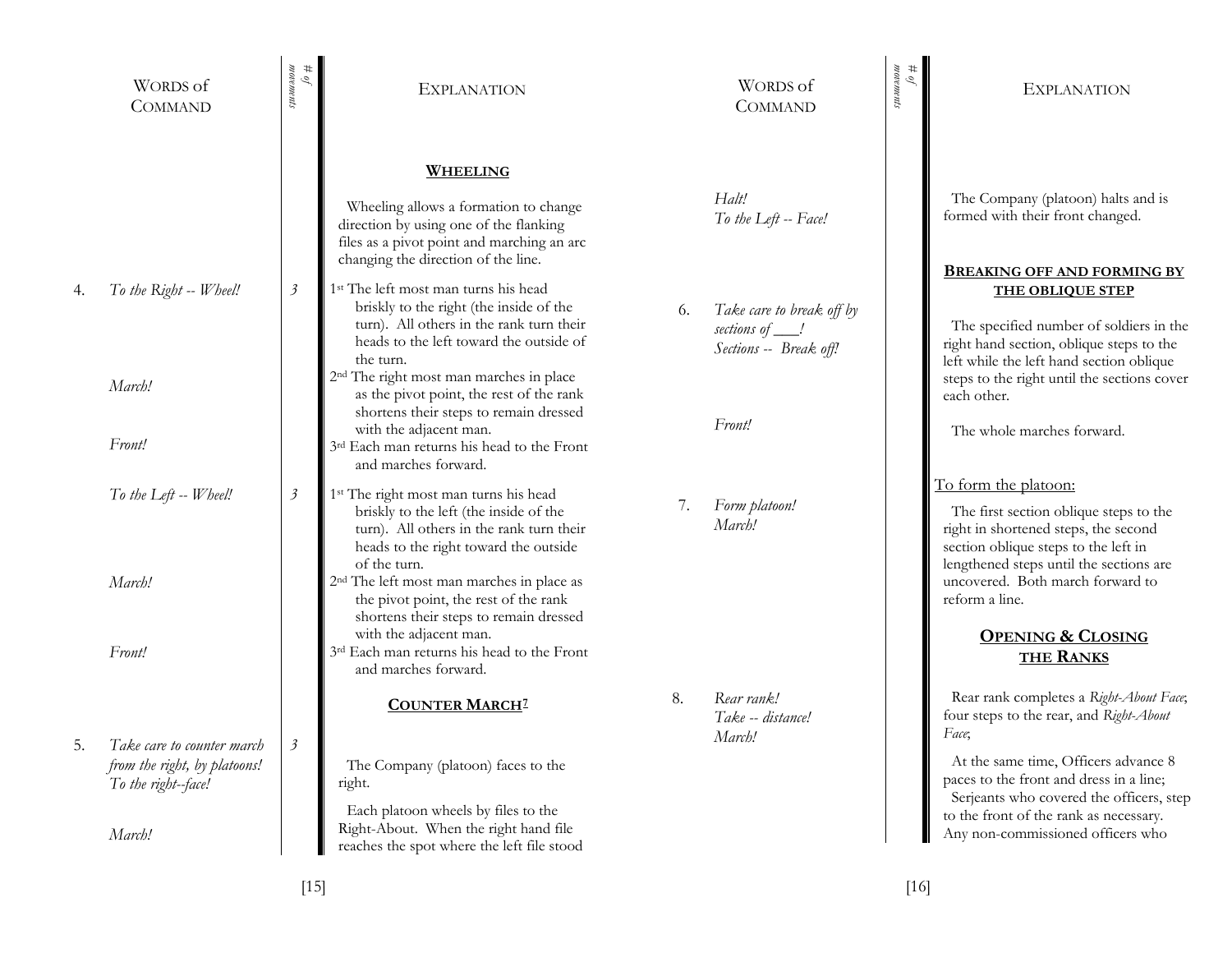|     | WORDS of<br>COMMAND                         | токтепи<br>#<br>Q | <b>EXPLANATION</b>                                                                                                                                                                           |
|-----|---------------------------------------------|-------------------|----------------------------------------------------------------------------------------------------------------------------------------------------------------------------------------------|
|     |                                             |                   | were in the rear, completes a Right - About<br>Face; four steps to the rear, and Right-<br>about Face to remain behind the rear rank.                                                        |
| 9.  | Rear Rank!<br>Close to the Front!<br>March! |                   | The officers face Right-About towards<br>the Company.<br>The rear rank returns to within 2 paces<br>of the first rank; officers and NCOs'<br>return to their former posts.                   |
| 10. | Take care to disperse!<br>Dis--perse!       | 5                 | 1st & 2 <sup>nd</sup> Come to the Poise. and wait until<br>3 <sup>rd</sup> & 4 <sup>th</sup> Right-about Face, keeping the piece<br>at the Poise.<br>5 <sup>th</sup> Take two steps forward. |

<sup>1</sup>Battalion and brigade level maneuvers have not been included due to the relatively small number of soldiers at re-enactments. It is not necessary for the enlisted soldier to be versed in large scale maneuvers.

 $7 A$  counter march is not executed by sections larger than a platoon.

## MANUAL OF ARMS

The manual of arms consists of platoon exercises (the combat movements to load, aim, and fire), and parade exercises (movements used for formal reviews, rendering honors under arms, and alternate carries while marching).

Warner's Regiment (re-created) uses the Manual Exercise of the New York Militia<sup>1</sup> which is essentially the British 1764 Manual Exercise<sup>2</sup> with minor changes for a militia. Included in this handbook are several movements which were implied or unexplained in the New York manual or 1764 manual, but were in common practice during the 18th Century.

A careful reading of the manual will show that there are several minor movement variations between using the words of command to *prime*, *load*, and *fire* (descriptions 1-13) versus using the command *Prime and Load!* (description 18) as well as, *Fix Bayonet!* (description 14) and *Display Bayonet!* (description 33). These discrepancies reflect the differences between training, parade, and combat movements.3

The exercises are to be practiced in individual, platoon, and Company formations until each can complete the movements accurately, fluidly and without hesitation when ordered. As in the previous exercises, a cadence of 1 second between each motion is to be followed when exercising.

## SUMMARY OF PLATOON EXERCISES:

- 1. Poise Firelocks!
- 2. Cock Firelocks!
- 3. Present!
- 4. Fire!
- 5. Half-cock firelocks!
- 6. Handle Cartridges!
- 7. Prime!
- 8. Shut Pans!
- 9. Charge with Cartridges!
- 10. Draw Rammers!
- 11. Ram Cartridges!
- 12. Return Rammers!
- 13. Shoulder Firelocks!
- 14. Fix Bayonets!
- 15. Shoulder Firelocks!
- 16. Charge Bayonets!
- 17. Shoulder Firelocks!
- 18. Prime & Load!
- 19. Firing from the second rank
- 20. Charge Bayonets from the second rank

#### Unexplained/Implied Commands

- 21. Unfix Bayonets!
- 22. As you were!
- 23. Stall your hammers!

<sup>2</sup>In Company or Brigade sized formations, preparatory commands may be echoed by platoon/company NCOs'. The brigade begins the motions *immediately following the execution words* by the brigade commander. Execution words are not echoed by company or platoon N.C.O.s'.

<sup>3</sup>*The Manual Exercise, as ordered by his Majesty, in 1764. Together with plans and explanations of the method generally Practis'd at reviews and field-days, &c.*

<sup>4</sup> *Regulations for the order and discipline of the troops of the United States*

<sup>5</sup> The *counter march,* and *breaking off and forming by the oblique* as described are post 1778 and not a part of the 1764 drill manual the Regiment routinely follows. However, these maneuvers are very useful while marching in parades for Hanaford's Fifes & Drums, and are therefore included in the manual.

<sup>&</sup>lt;sup>6</sup> Regulations for the order and discipline of the troops of the United States Chapter X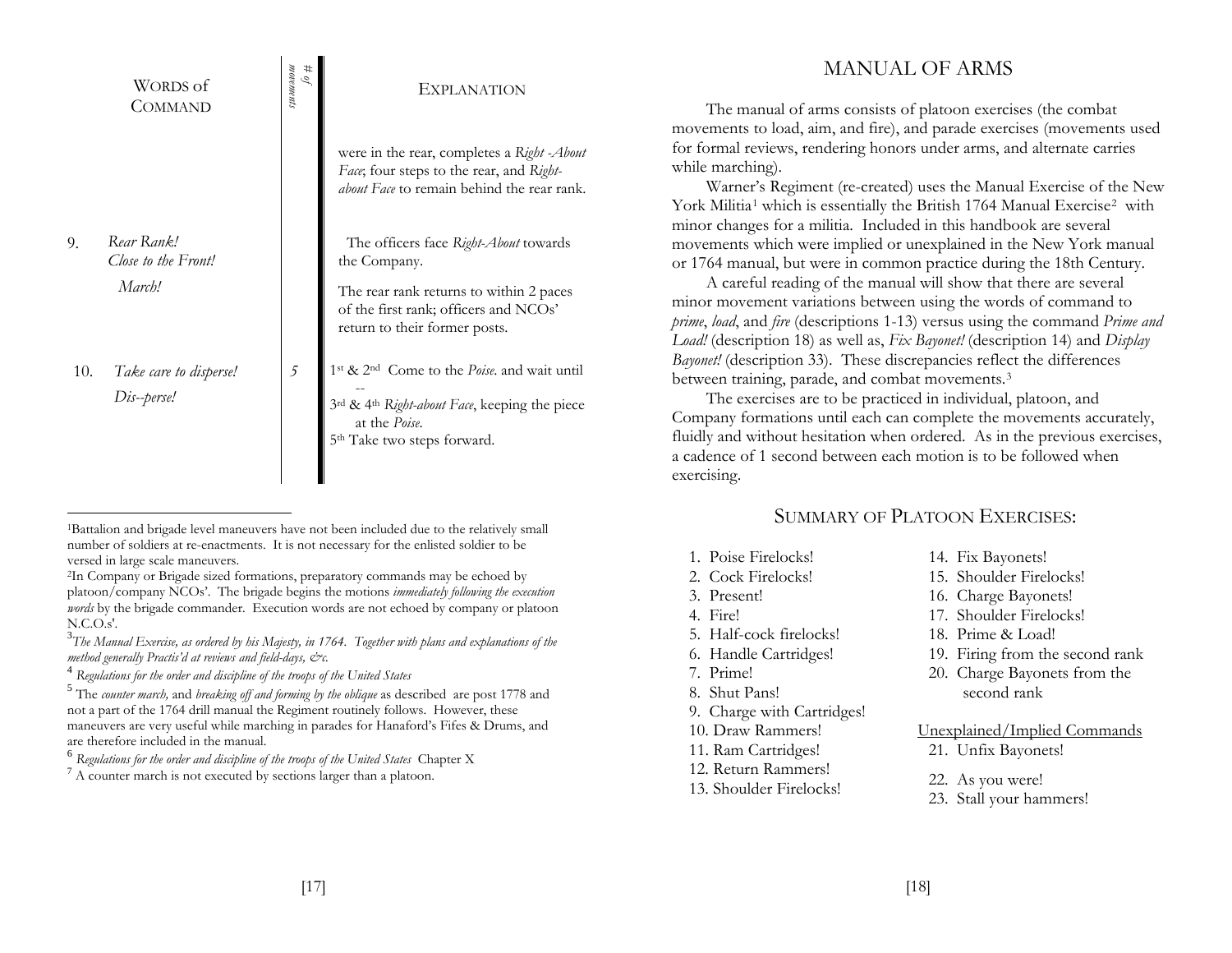|    | WORDS of<br><b>COMMAND</b>                    | $\theta$ #<br>movements     | <b>EXPLANATION</b>                                                                                                                                                                                                                                                                                                                                                                                                                                                               |    | WORDS of<br><b>COMMAND</b> | $\#$ $\theta$               | <b>EXPLANATION</b>                                                                                                                                                                                                                                                                                                                                                                                                                                                            |
|----|-----------------------------------------------|-----------------------------|----------------------------------------------------------------------------------------------------------------------------------------------------------------------------------------------------------------------------------------------------------------------------------------------------------------------------------------------------------------------------------------------------------------------------------------------------------------------------------|----|----------------------------|-----------------------------|-------------------------------------------------------------------------------------------------------------------------------------------------------------------------------------------------------------------------------------------------------------------------------------------------------------------------------------------------------------------------------------------------------------------------------------------------------------------------------|
| 1. | Poise Firelocks!                              | $\mathcal{L}_{\mathcal{L}}$ | Being at the Shoulder:<br>1 <sup>st</sup> Seize the firelock at the wrist with the<br>right hand, and turn the lock outwards,<br>keeping the piece perpendicular.<br>2 <sup>nd</sup> Raise the firelock with a quick motion<br>from the shoulder to in front of the<br>waistcoat buttons with the left hand at<br>eye height. Seize it with the left hand<br>just above the lock so that:<br>Pinky finger rests on the feather<br>spring<br>Thumb along the stock<br>Elbows down | 4. | Fire!                      | 2                           | Pull the Trigger briskly, and<br>immediately come to the Priming<br>Position:<br>Make a $\frac{1}{4}$ turn to the right, so the left<br>foot points to the front and the right<br>foot obliquely to the right;<br>The lock on the right side of the body,<br>at chest height, the muzzle the height of<br>the hat, holding piece firm and steady;<br>At the same time, seize the cock with<br>the fore-finger and thumb of the right<br>hand, the back of the hand turned up. |
| 2. | Cock Firelocks!<br>Alternately<br>Make Ready! | $\sqrt{2}$                  | Being at the Poise:<br>1 <sup>st</sup> Turn the firelock so the lock faces to<br>the right and place your right thumb                                                                                                                                                                                                                                                                                                                                                            | 5. | Half-Cock Firelocks!       | 1                           | Briskly draw the right elbow back,<br>bringing it close to butt of the firelock<br>until the sear catches at half-cock.                                                                                                                                                                                                                                                                                                                                                       |
|    |                                               |                             | upon the cock, raising the elbow<br>square. (Remove the leather hammer<br>stall from the steel with your right<br>hand if necessary.)<br>2 <sup>nd</sup> Cock the firelock, by drawing your<br>elbow down, placing your thumb<br>upon the breech pin, and the fingers                                                                                                                                                                                                            | 6. | Handle Cartridges!         | $\mathcal{L}_{\mathcal{L}}$ | 1 <sup>st</sup> Reach back with your right hand to<br>your cartridge box, slapping it hard;<br>2 <sup>nd</sup> Seize a cartridge, and bring it quickly<br>to the mouth, tear off the top in your<br>teeth, hold the cartridge at your chin,<br>with the elbow down.                                                                                                                                                                                                           |
| 3. | Present!                                      | $\boldsymbol{\eta}$         | under the guard.<br>Step back about 6 inches with the right                                                                                                                                                                                                                                                                                                                                                                                                                      | 7. | Prime!                     |                             | Shake power into the pan <sup>4</sup> , placing the<br>3 last fingers behind the hammer, with<br>the elbow up.                                                                                                                                                                                                                                                                                                                                                                |
|    | Alternately<br>Take Aim!                      |                             | foot; at the same time, bring the butt end<br>of the stock to your right shoulder,<br>supporting the stock with your left hand<br>on the swell, sink the muzzle a little.<br>Place the forefinger of the right hand<br>before the trigger.<br>Note: Soldiers are initially trained to fire<br>in single ranks. Firing position for the<br>second rank is detailed at the end of the                                                                                              | 8. | Shut Pans!                 | 2                           | 1 <sup>st</sup> Draw the right arm back to close the<br>pan, hold the cartridge securely in<br>your hand.<br>2 <sup>nd</sup> Turn the piece round, with the butt<br>end near the left foot, the lock to the<br>front, and the muzzle at chin height;<br>bring the right hand behind the<br>muzzle.                                                                                                                                                                            |
|    |                                               |                             | section.                                                                                                                                                                                                                                                                                                                                                                                                                                                                         | 9. | Charge with Cartridges!    | $\mathcal{L}_{\mathcal{L}}$ | 1 <sup>st</sup> Shake the remaining powder into the<br>barrel and insert the cartridge into the<br>muzzle.                                                                                                                                                                                                                                                                                                                                                                    |
|    |                                               |                             |                                                                                                                                                                                                                                                                                                                                                                                                                                                                                  |    |                            |                             |                                                                                                                                                                                                                                                                                                                                                                                                                                                                               |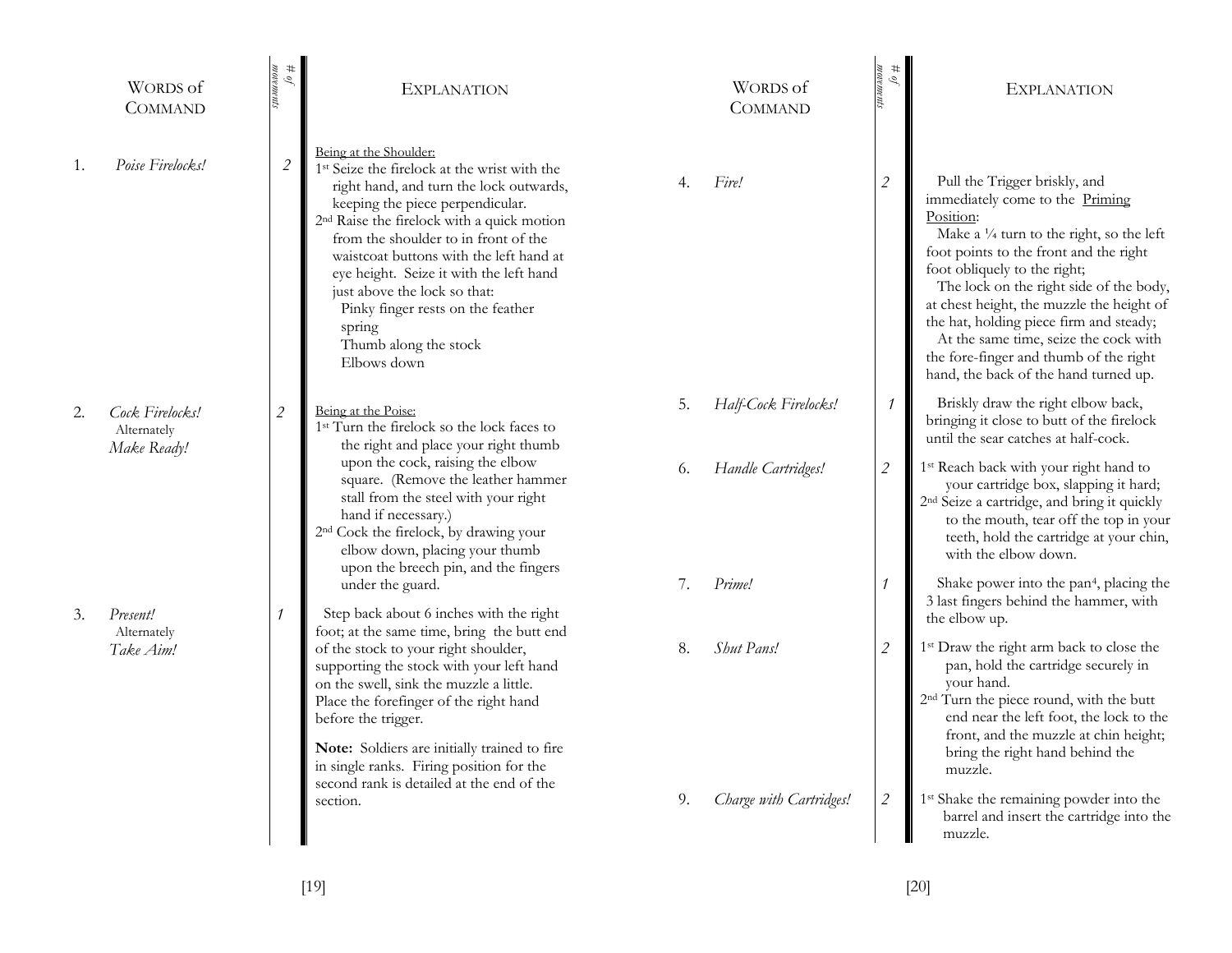|     | WORDS of<br>COMMAND      | $\theta_{\theta}$ #         | <b>EXPLANATION</b>                                                                                                                                                                                                                                                                                      |     | WORDS of<br><b>COMMAND</b> | movements<br>#<br>Q         | <b>EXPLANATION</b>                                                                                                                                                                                                                                                                                                              |
|-----|--------------------------|-----------------------------|---------------------------------------------------------------------------------------------------------------------------------------------------------------------------------------------------------------------------------------------------------------------------------------------------------|-----|----------------------------|-----------------------------|---------------------------------------------------------------------------------------------------------------------------------------------------------------------------------------------------------------------------------------------------------------------------------------------------------------------------------|
|     |                          |                             | 2 <sup>nd</sup> Grasp the rammer just below the<br>muzzle with the right hand.                                                                                                                                                                                                                          |     |                            |                             | keeping the barrel to the front, the<br>muzzle about 5 inches in front of the<br>hollow of the left shoulder, the heel<br>of the butt as far back as the heels,                                                                                                                                                                 |
| 10. | Draw Rammers!            | $\mathcal{L}_{\mathcal{L}}$ | 1st Quickly draw the rammer half-out of<br>the pipes, seizing it back handed at<br>the muzzle.<br>2 <sup>nd</sup> Draw it completely out from the pipes,<br>turn it, and insert the button end into<br>the muzzle.                                                                                      |     |                            |                             | left arm hanging straight down, left<br>hand grasping the piece a little above<br>the swell; at the same time, grasp the<br>socket of the bayonet with the right<br>hand.<br>4 <sup>th</sup> Draw the bayonet smoothly from its                                                                                                 |
|     | 11. Ram Down Cartridges! | 1                           | Ram the cartridge to breech of the<br>barrel; immediately remove the rammer,<br>seizing it back-handed at the mid-point;<br>turn it and return it as far as the lower<br>pipe; place the edge of the hand on the<br>button, with the fingers extended.                                                  |     |                            |                             | scabbard; turn the point up as it clears<br>the scabbard, carry the bayonet to the<br>muzzle, slide the socket over the<br>muzzle and fix bayonets by twisting<br>the socket and locking the bayonet<br>lug in the socket mortise.<br>5 <sup>th</sup> Drop the right hand quickly to the                                        |
|     | 12. Return Rammers!      |                             | Push the rammer home in the pipes.<br>Bring the piece to the left shoulder with<br>the left hand, seizing it with the right<br>hand at the wrist, keeping the left hand at<br>the swell. At the same time, bring the<br>body square to the front.                                                       |     | 15. Shoulder Firelocks!    | $\mathfrak{Z}$              | side, palm toward the thigh.<br>1st Raise the piece with the left hand about<br>4 inches in front of the left shoulder,<br>with left hand as high as the chin, left<br>forearm against the stock and the<br>barrel to the front; at the same time,                                                                              |
|     | 13. Shoulder Firelocks!  | $\mathcal{L}_{\mathcal{L}}$ | 1 <sup>st</sup> Release the left hand and place it on the<br>butt.<br>2 <sup>nd</sup> Drop the right hand quickly to the<br>side, palm toward the thigh.                                                                                                                                                |     |                            |                             | seize the firelock at the wrist with the<br>right hand.<br>2 <sup>nd</sup> Release the piece with the left hand<br>bringing it down hard on the butt                                                                                                                                                                            |
|     | 14. Fix Bayonets!        | 5                           | 1 <sup>st</sup> Seize the firelock at the wrist with the<br>right hand.<br>2 <sup>nd</sup> Release the butt with the left hand, and<br>seize the piece at the swell of the                                                                                                                              |     |                            |                             | end; press the piece into the hollow<br>of the shoulder with the right hand.<br>3rd Drop the right hand quickly to the<br>side, palm toward the thigh.                                                                                                                                                                          |
|     |                          |                             | stock with the left hand, the left<br>forearm from wrist to elbow close<br>along the stock; push the piece from<br>the shoulder with the left hand until<br>the barrel is vertical without moving<br>the butt.<br>3rd Release the right hand, lower the piece<br>down the left side with the left hand, | 16. | Charge Bayonets!           | $\mathcal{L}_{\mathcal{L}}$ | 1 <sup>st</sup> Seize the firelock at the wrist with the<br>right hand, and turn the lock<br>outwards, keeping the piece<br>perpendicular.<br>2 <sup>nd</sup> Carry the piece across the body with<br>the right hand bringing the lock to<br>just above the right hip; bring the left<br>hand in front of the right hip as high |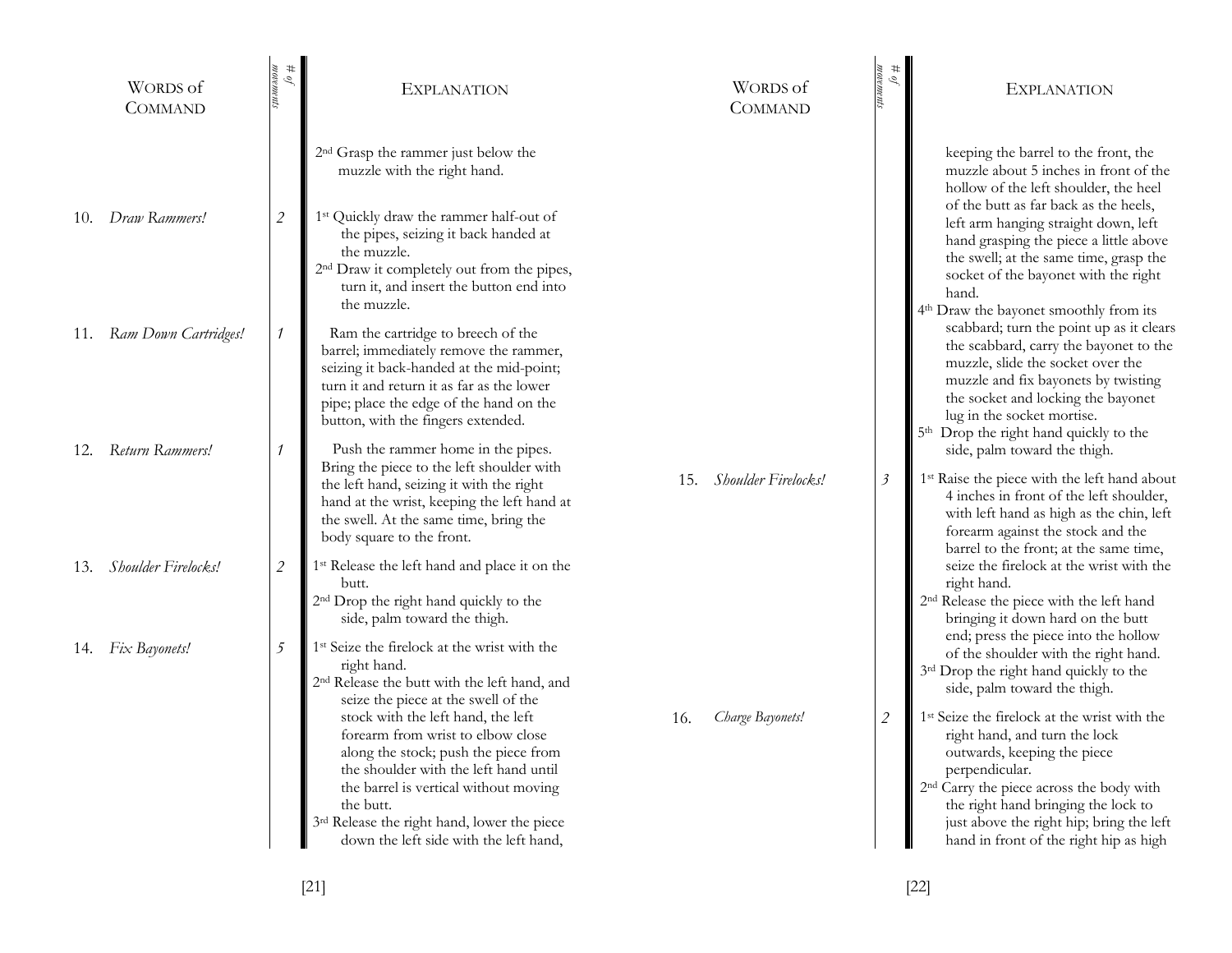| WORDS of<br><b>COMMAND</b> | $\mu$ of<br>тогет           | <b>EXPLANATION</b>                                                                                                                                                                                                                                                                                                                                                                                                                                                                                                    | WORDS of<br><b>COMMAND</b> | $\ddagger$<br>$\mathscr{P}$ | <b>EXPLANATION</b>                                                                                                                                                                                                                                                                                                                                                                                                 |
|----------------------------|-----------------------------|-----------------------------------------------------------------------------------------------------------------------------------------------------------------------------------------------------------------------------------------------------------------------------------------------------------------------------------------------------------------------------------------------------------------------------------------------------------------------------------------------------------------------|----------------------------|-----------------------------|--------------------------------------------------------------------------------------------------------------------------------------------------------------------------------------------------------------------------------------------------------------------------------------------------------------------------------------------------------------------------------------------------------------------|
|                            |                             | as the waist, palm up. Let the swell of<br>the stock fall into the left hand with<br>the firelock level with the muzzle<br>forward.<br>Note: Soldiers are initially trained in<br>single ranks. Charge Bayonets from the<br>second rank is detailed at the end of the<br>section.                                                                                                                                                                                                                                     |                            |                             | 6 <sup>th</sup> Shut Pans!<br>7 <sup>th</sup> Cast about! <sup>5</sup><br>8 <sup>th</sup> & 9 <sup>th</sup> Load! <sup>6</sup><br>10 <sup>th</sup> &11 <sup>th</sup> Draw Rammers<br>12 <sup>th</sup> Ram down Cartridge!<br>13 <sup>th</sup> Return Rammers!<br>14 <sup>th</sup> & 15 <sup>th</sup> Shoulder or alternately come<br>to the <b>Recover</b> position.                                               |
| Shoulder Firelocks!<br>17. | $\mathcal{L}_{\mathcal{L}}$ | 1 <sup>st</sup> Release the piece with the left hand at<br>the same time, bring the firelock to<br>your left shoulder; seize the butt-end<br>with the left hand.<br>2 <sup>nd</sup> Drop the right hand quickly to the<br>side, palm toward the thigh.                                                                                                                                                                                                                                                                |                            |                             | Note: The motions of Recover, coming<br>to the Priming Position, and opening the<br>pan are to be done to the usual cadence.<br>The motions of <i>handle cartridges</i> through<br>shut pans are to be done as quickly as<br>possible; when the pans are shut, a small                                                                                                                                             |
| Prime & Load<br>18.        | 15                          | 1 <sup>st</sup> Come to the <b>Recover</b> by springing the<br>firelock straight up with the left hand;<br>at the same time seize the piece at the<br>wrist with the right hand, the left<br>hand comes with a quick motion<br>from the butt, to seize the piece<br>above the lock, at an equal height<br>with the face, the butt close to the<br>body, the piece perpendicular<br>opposite the left side of the face.<br>2 <sup>nd</sup> Bring the Firelock down with a brisk<br>motion to the Priming Position, the |                            |                             | pause is made in order to cast about<br>together; then the loading motions are to<br>be done as quickly as possible; with<br>another small pause made before the<br>rammer is returned.<br>An alternate to ramming with a ram-rod is<br>to strike the butt of the firelock on the<br>ground to seat the ball and come to the<br>Recover This is especially useful when<br>loading and firing with fixed bayonets.7 |
|                            |                             | left hand holding the firelock and the<br>body turned a $\frac{1}{4}$ turn, as in <i>Prime!</i> (7),<br>the thumb of the right hand placed<br>against the face of the steel, the<br>fingers clenched, and the elbow a little<br>turned out.<br>3 <sup>rd</sup> Open the pan by pushing up the steel<br>with the right arm, turning the elbow<br>in and keeping the firelock steady in<br>the left hand.<br>4 <sup>th</sup> Handle Cartridge!<br>5 <sup>th</sup> Prime!                                                | 19. Make Ready!            | 2                           | <b>EXPLANATIONS FOR</b><br>THE SECOND RANK<br>1 <sup>st</sup> The second rank comes to the Recover<br>as previously described.<br>2 <sup>nd</sup> Come the Poise and full cock the<br>piece as previously described;<br>(Remove the leather hammer stall<br>from the steel with your right hand if<br>necessary.)                                                                                                  |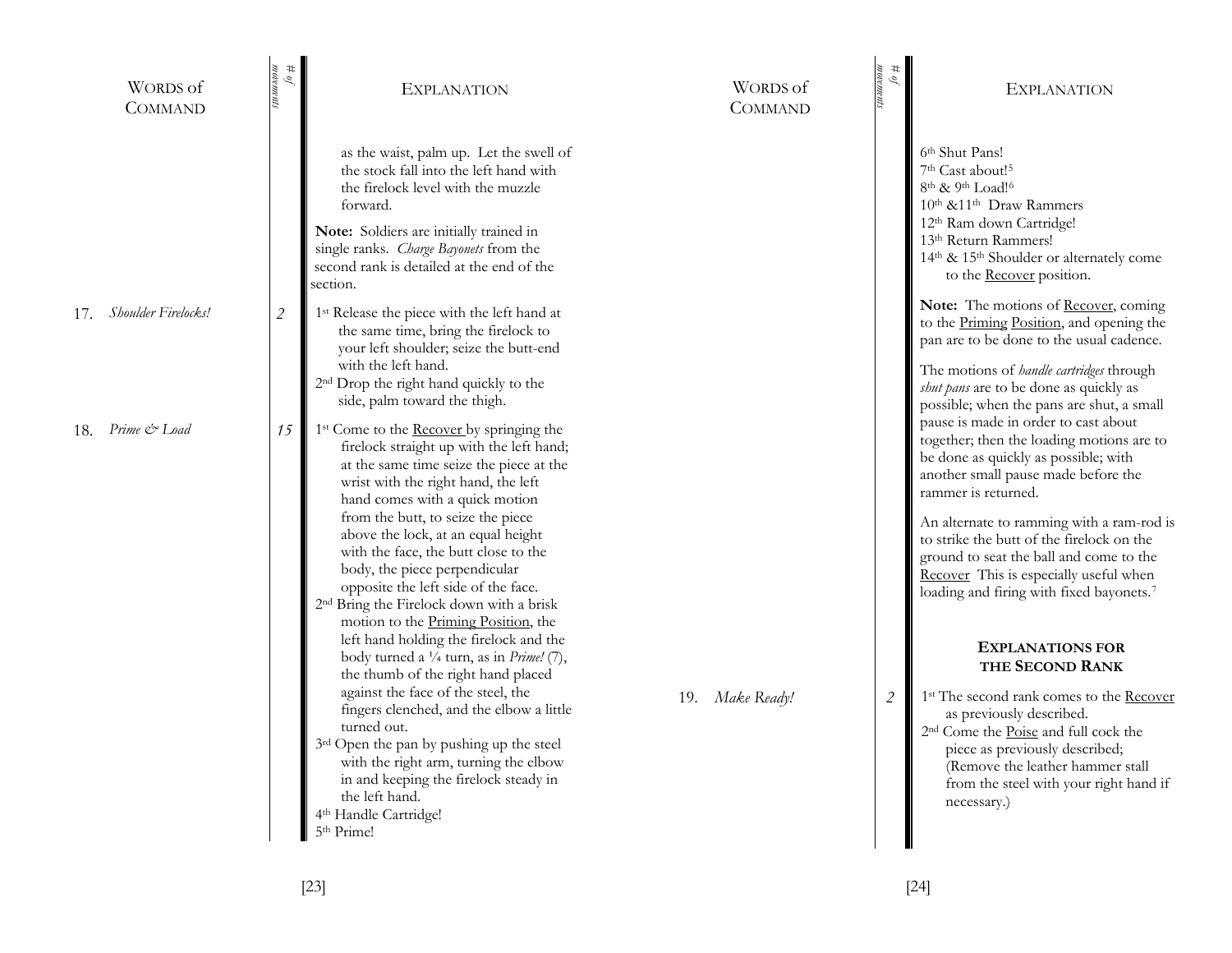|     | WORDS of<br><b>COMMAND</b> | $\begin{array}{l} \# \ \mathit{of} \\ \mathit{moments} \end{array}$ | EXPLANATION                                                                                                                                                                                                                                                                                                                                                                                                                                                                                                       |     | WORDS of<br><b>COMMAND</b> | #<br>$\mathscr{Q}$          | <b>EXPLANATION</b>                                                                                                                                                                                                                                                                                                                                                             |
|-----|----------------------------|---------------------------------------------------------------------|-------------------------------------------------------------------------------------------------------------------------------------------------------------------------------------------------------------------------------------------------------------------------------------------------------------------------------------------------------------------------------------------------------------------------------------------------------------------------------------------------------------------|-----|----------------------------|-----------------------------|--------------------------------------------------------------------------------------------------------------------------------------------------------------------------------------------------------------------------------------------------------------------------------------------------------------------------------------------------------------------------------|
|     | Present!                   |                                                                     | As the firelock is recovered and<br>cocked, step a full pace to the right<br>with the Right foot.<br>Bring the butt end of the stock to the<br>right shoulder, supporting the stock with<br>your left hand on the swell, and resting<br>the left forearm on the right shoulder of<br>the file leader. Place the forefinger of the                                                                                                                                                                                 |     |                            |                             | piece down the left side with the left<br>hand, barrel to the front, muzzle<br>about 5 inches in front of the hollow<br>of the left shoulder, heel of the butt<br>as far back as the heels, left arm<br>hanging straight down, left hand<br>grasping the piece a little above the<br>swell.<br>At the same time, grasp the socket                                              |
|     | Fire!                      | $\overline{2}$                                                      | right hand before the trigger.<br>Pull the trigger briskly, and immediately<br>come to the Priming Position as<br>previously described.                                                                                                                                                                                                                                                                                                                                                                           |     |                            |                             | of the bayonet with the right hand.<br>Lift the bayonet off the muzzle by<br>rotating and unlocking the lug.<br>Return the bayonet, look up with<br>left eye over the center of the body;                                                                                                                                                                                      |
| 20. | Charge Bayonets!           | $\mathcal{L}_{\mathcal{L}}$                                         | 1 <sup>st</sup> Seize the firelock at the wrist with the<br>right hand, and turn the lock                                                                                                                                                                                                                                                                                                                                                                                                                         |     |                            |                             | press the piece to the hollow of the<br>left shoulder with the right hand.                                                                                                                                                                                                                                                                                                     |
|     |                            |                                                                     | outwards, keeping the piece<br>perpendicular.<br>2 <sup>nd</sup> Carry the piece across the body with<br>the right hand, bringing the lock to                                                                                                                                                                                                                                                                                                                                                                     |     |                            |                             | Note: Motions 1 & 2 are to be done in<br>the usual time. Motion 3 is to be done as<br>quickly as possible.                                                                                                                                                                                                                                                                     |
|     |                            |                                                                     | just above the right hip. Let the swell<br>of the stock fall strong into the left<br>hand so the muzzle clears the hat of<br>the file leader.                                                                                                                                                                                                                                                                                                                                                                     |     | Shoulder Firelocks!        | $\mathcal{L}_{\mathcal{L}}$ | 1 <sup>st</sup> Release the piece with the left hand at<br>the same time, bring the firelock to<br>your left shoulder; seize the butt-end<br>with the left hand.<br>2 <sup>nd</sup> Drop the right hand quickly to the                                                                                                                                                         |
|     |                            |                                                                     | UNEXPLAINED/IMPLIED<br><b>COMMANDS</b>                                                                                                                                                                                                                                                                                                                                                                                                                                                                            |     |                            |                             | side, palm toward the thigh.                                                                                                                                                                                                                                                                                                                                                   |
| 21. | Unfix Bayonets!            | $\mathfrak{Z}$                                                      | 1 <sup>st</sup> Seize the firelock at the wrist with the<br>right hand.<br>2 <sup>nd</sup> Release the butt with the left hand,<br>seize the piece with the left hand at<br>the swell of the stock, the left forearm<br>from wrist to elbow close along the<br>outside of the stock for swell to stock,<br>push the piece from the shoulder with<br>the left hand until the barrel is<br>vertical, without moving the butt.<br>3rd Release the piece with right hand<br>returning it to the right side, lower the | 22. | As You Were!               | $\mathcal{L}_{\mathcal{L}}$ | This command is to interrupt motions<br>and return to the immediately previous<br>position in case of an emergency or delay.<br>It most often is used from an aimed<br>position or the Poise.<br>To interrupt firing from Present:<br>1 <sup>st</sup> Withdraw the finger from the trigger<br>and place it behind the guard.<br>Turn the left toe slightly out to the<br>left. |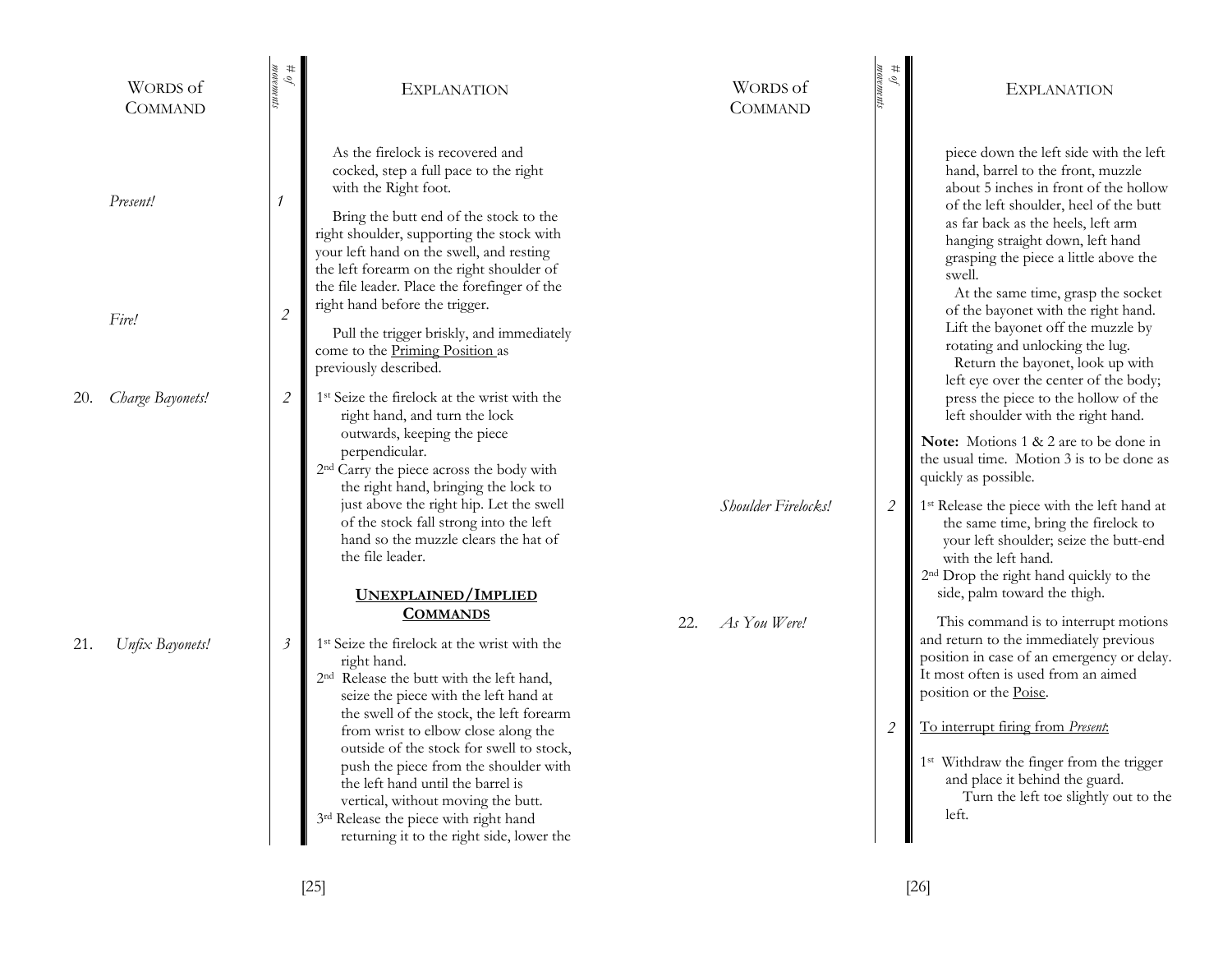| WORDS of |
|----------|
| COMMAND  |

23. *Stall your Hammers!* 

| movements<br>$\theta$ #     | <b>EXPLANATION</b>                                                                                                                                                                                                                                                                                                                                                                                                                                                        |     | <b>SUMMARY OF PARADE EXERCISES:</b>                                                                                                                                                                                          |                                  |                                                                                                                                                                                                                                                                                                                                                                                                                                               |  |  |  |  |
|-----------------------------|---------------------------------------------------------------------------------------------------------------------------------------------------------------------------------------------------------------------------------------------------------------------------------------------------------------------------------------------------------------------------------------------------------------------------------------------------------------------------|-----|------------------------------------------------------------------------------------------------------------------------------------------------------------------------------------------------------------------------------|----------------------------------|-----------------------------------------------------------------------------------------------------------------------------------------------------------------------------------------------------------------------------------------------------------------------------------------------------------------------------------------------------------------------------------------------------------------------------------------------|--|--|--|--|
|                             | Recover the right foot alongside<br>and about two inches from the left<br>foot, the toe turned out slightly from<br>the right; (The second rank returns<br>the right foot, covering the file<br>leader.);<br>At the same time, raise the piece<br>with the left hand before the left side<br>of the chest, barrel perpendicular and<br>to the rear, elbows down.<br>2 <sup>nd</sup> Place right thumb over the top jaw of<br>the cock and in front of the pin, right      | 25. | 24. Secure Firelocks!<br>Shoulder Firelocks!<br>26. Present Arms!<br>27. Shoulder Firelocks!<br>28. Advance Firelocks!<br>29. Shoulder Firelocks!<br>30. Order Firelocks!<br>31. Ground Firelocks!<br>32. Take up Firelocks! |                                  | Unexplained/implied Commands<br>33. Display Bayonets!<br>34. Trail Firelocks!<br>35. Slope Firelocks!<br>36. Carry Firelocks!<br>37. Support Firelocks!<br>38. Ease Firelocks!<br>39. Carry Firelocks!<br>40. Port Firelocks!                                                                                                                                                                                                                 |  |  |  |  |
|                             | finger on the trigger;<br>Pull down the cock with the thumb<br>and release the sear from the full-cock<br>notch by pressing the trigger;<br>Continue pressing the trigger to<br>prevent the sear from engaging the<br>half-cock notch;<br>Lower the cock until the flint<br>nearly touches the hammer face<br>Release the trigger and pull down<br>the cock until the sear engages the<br>half cock notch.<br>Return the trigger finger below the<br>guard<br>Stand fast. | 24. | WORDS of<br><b>COMMAND</b><br>Secure Firelocks!                                                                                                                                                                              | movements<br>Í<br>$\mathfrak{Z}$ | <b>EXPLANATION</b><br>1 <sup>st</sup> Bring the right hand briskly up, and<br>place it under the cock, keeping the<br>firelock steady.<br>2 <sup>nd</sup> Release the butt-end and seize the piece<br>at the swell with the left hand, bringing<br>the elbow close down upon the lock;<br>the piece still upright.<br>3rd Rotate the left arm down, lowering the<br>muzzle to the front and the butt<br>behind the left shoulder; at the same |  |  |  |  |
| $\sqrt{2}$<br>$\mathcal{I}$ | From the Poise! to Shoulder.<br>1 <sup>st</sup> Bring the firelock to the left shoulder,<br>and seize the butt-end with the left<br>hand, keeping the barrel<br>perpendicular.<br>2 <sup>nd</sup> Drop the right hand quickly to the<br>side, palm toward the thigh.<br>Quickly slip the leather hammer stall<br>over the steel in the most convenient<br>fashion with the right hand.                                                                                    | 25. | Shoulder Firelocks!                                                                                                                                                                                                          | $\mathfrak{Z}$                   | time drop the right hand quickly to the<br>side, palm toward the thigh.<br>1 <sup>st</sup> Bring the firelock up perpendicular,<br>seizing it with the right hand at the<br>wrist.<br>2 <sup>nd</sup> Drop the left hand and place it strong<br>upon the butt.<br>3rd Drop the right hand quickly to the side,<br>palm toward the thigh.                                                                                                      |  |  |  |  |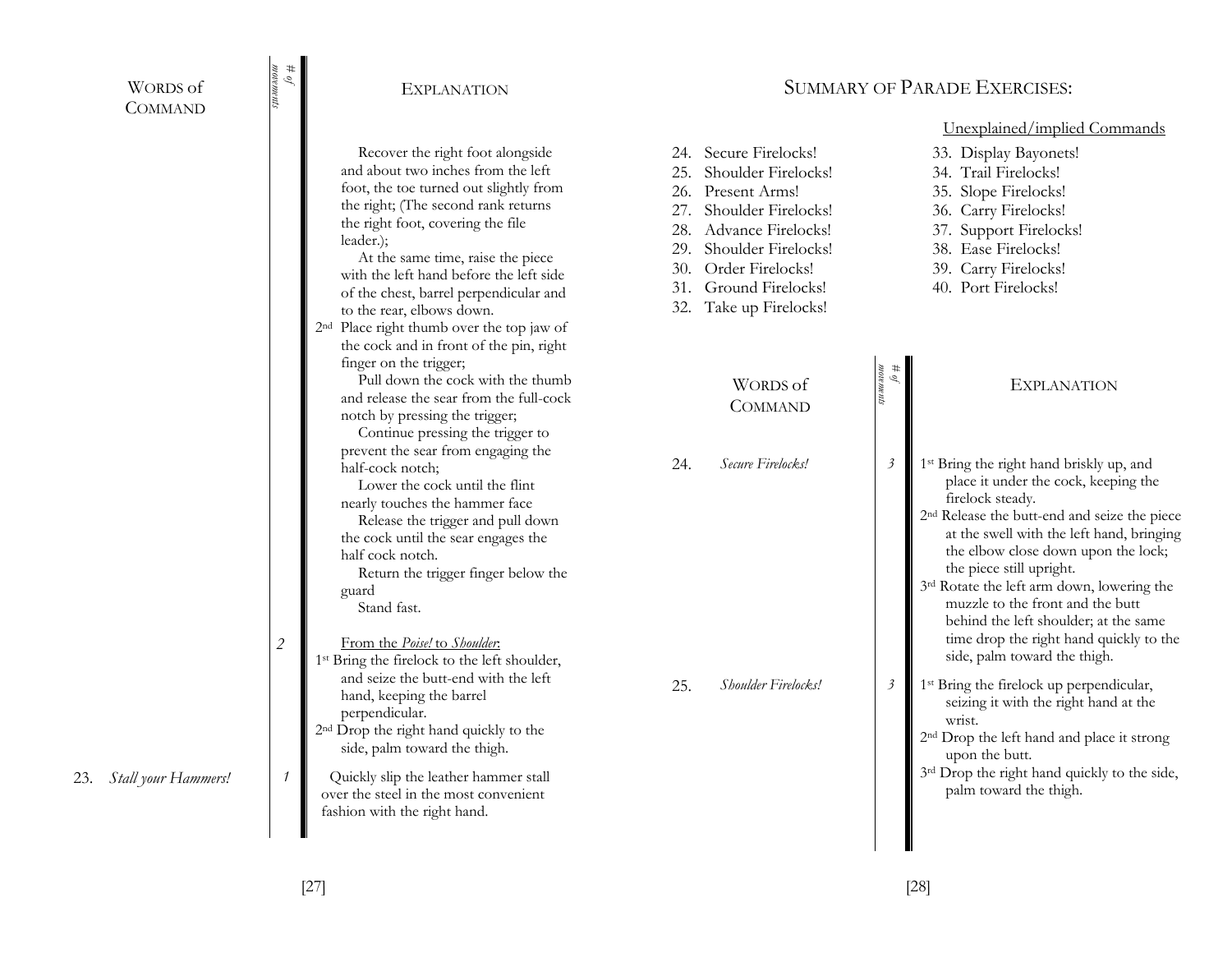|     | WORDS of<br><b>COMMAND</b>                       | $\theta$ #<br>nems | <b>EXPLANATION</b>                                                                                                                                                                                                                                                                                                                                                                                                                                                                     |     | <b>WORDS</b> of<br><b>COMMAND</b> | $\sqrt{\theta}$ #<br>ŗц | <b>EXPLANATION</b>                                                                                                                                                                                                                                                                                                                                                                                                                                                                  |
|-----|--------------------------------------------------|--------------------|----------------------------------------------------------------------------------------------------------------------------------------------------------------------------------------------------------------------------------------------------------------------------------------------------------------------------------------------------------------------------------------------------------------------------------------------------------------------------------------|-----|-----------------------------------|-------------------------|-------------------------------------------------------------------------------------------------------------------------------------------------------------------------------------------------------------------------------------------------------------------------------------------------------------------------------------------------------------------------------------------------------------------------------------------------------------------------------------|
| 26. | Present Arms!<br>Alternately,<br>Rest Firelocks! | $\mathfrak{Z}$     | 1 <sup>st</sup> & 2 <sup>nd</sup> Come to the Poise<br>3rd Step back with the right foot, placing it<br>a hand's breadth distant from the left<br>heel, at the same time, sink the piece as<br>far down before the left knee as the<br>right hand will comfortably permit;<br>your left hand at the feather spring, and<br>your right with fingers extended held<br>under the guard, taking care to draw<br>the muzzle well towards your body,<br>and to dress in a line the butt end. | 30. | Order Firelocks!                  | 6                       | 1 <sup>st</sup> & 2 <sup>nd</sup> Come to the Poise.<br>3rd Come to the Rest.<br>4 <sup>th</sup> Carry the firelock with the left hand to<br>the right side.<br>5 <sup>th</sup> Release the right hand, and re-grasp the<br>piece at the muzzle, at chin height.<br>$6th$ Return the left hand to the left side – at<br>the same time lower the piece with the<br>right arm at the elbow, setting butt end<br>on the ground, even with the right toe<br>and recover the right foot. |
|     |                                                  |                    | Note: Present Arms is most often ordered<br>with bayonets fixed as a military courtesy.<br>Arms may also be presented without fixed<br>bayonets.                                                                                                                                                                                                                                                                                                                                       | 31. | Ground Firelocks!                 | $\overline{4}$          | 1 <sup>st</sup> Half-face to the right upon the heels, at<br>the same time turn the lock to the rear,<br>slipping the right foot behind the butt<br>of the firelock, the right toe pointing to<br>the right and the left to the front.                                                                                                                                                                                                                                              |
| 27. | Shoulder Arms!                                   | $\overline{2}$     | 1 <sup>st</sup> Recover the right foot by the left; at the<br>same time bring the piece to the hollow<br>of the left shoulder, and seize the butt-<br>end with the left hand, keeping it in the<br>same position as previously explained.<br>2 <sup>nd</sup> Drop the right hand quickly to the side,<br>palm toward the thigh.                                                                                                                                                        |     |                                   |                         | 2 <sup>nd</sup> Step directly forward with the left foot,<br>about as far as the swell of the firelock,<br>and lay it upon the ground, the left<br>hand hanging down by your left leg,<br>and the right kept fast with the butt-<br>end against it.<br>3rd Raise up again, bringing back the left<br>foot to its former position, keeping the                                                                                                                                       |
| 28. | Advance Firelocks!                               | $\overline{4}$     | 1st, 2 <sup>nd</sup> Come to the Poise as previously<br>explained.<br>3rd Bring the firelock down to the right side<br>with the left hand as low as it will<br>comfortably allow, the guard between<br>the thumb and fore-finger of the right                                                                                                                                                                                                                                          |     |                                   |                         | body faced to the right.<br>4 <sup>th</sup> Face again to the left upon the heels,<br>and come to proper front, letting your<br>hands hang down without motion.                                                                                                                                                                                                                                                                                                                     |
|     |                                                  |                    | hand, the 3 last fingers under the cock<br>with the barrel to the rear.<br>4 <sup>th</sup> Return the left hand quickly to the side,<br>palm toward the thigh.                                                                                                                                                                                                                                                                                                                         | 32. | Take up Firelocks!                | $\overline{4}$          | 1 <sup>st</sup> Face to the right upon both heels.<br>2 <sup>nd</sup> Sink the body down, and come to the<br>position described in the 2nd motion<br>of grounding.<br>3rd Raise yourself and the firelock, bringing                                                                                                                                                                                                                                                                 |
| 29. | Shoulder Firelocks!                              | $\overline{4}$     | 1 <sup>st</sup> Seize the piece at the swell with the left<br>hand.<br>2 <sup>nd</sup> Come smartly up to the Poise.<br>3rd & 4th Shoulder.                                                                                                                                                                                                                                                                                                                                            |     |                                   |                         | it close to the right side.<br>4 <sup>th</sup> Come to the front, seizing the firelock at<br>the muzzle, as in Explanation 7.                                                                                                                                                                                                                                                                                                                                                       |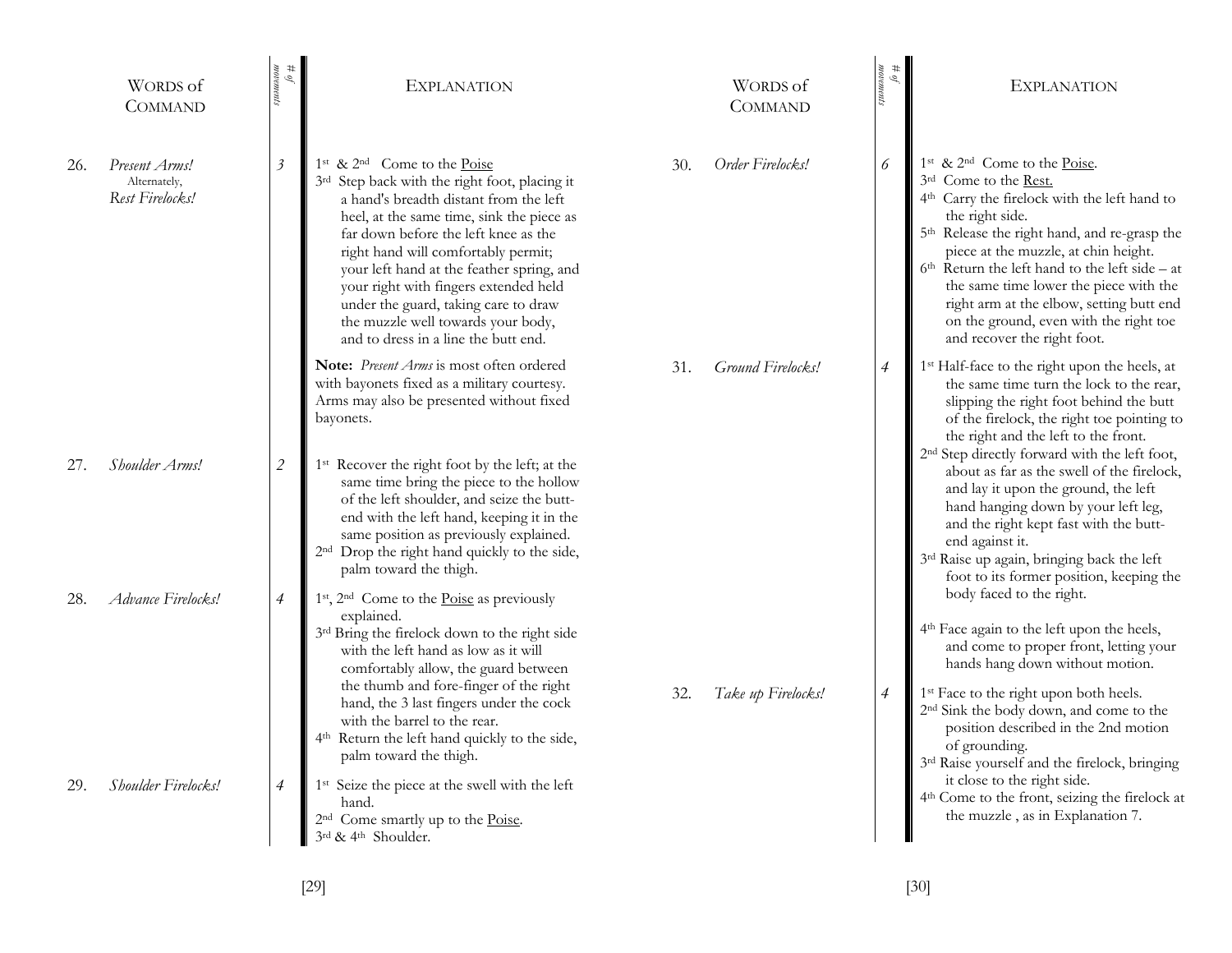|     | <b>WORDS</b> of<br><b>COMMAND</b> | #<br>топетену<br>Q          | <b>EXPLANATION</b>                                                                                                                                                                                                                                                                                                                                                                                                                                                                   |     | WORDS of<br><b>COMMAND</b> | $\stackrel{\#}{\underbrace{\phantom{a\phantom{a}}\mathcal{M}}}=\stackrel{\#\mu}{\underbrace{\phantom{a\phantom{a}}\mathcal{M}}}$ | <b>EXPLANATION</b>                                                                                                                                                                                                                                                                                                                                |
|-----|-----------------------------------|-----------------------------|--------------------------------------------------------------------------------------------------------------------------------------------------------------------------------------------------------------------------------------------------------------------------------------------------------------------------------------------------------------------------------------------------------------------------------------------------------------------------------------|-----|----------------------------|----------------------------------------------------------------------------------------------------------------------------------|---------------------------------------------------------------------------------------------------------------------------------------------------------------------------------------------------------------------------------------------------------------------------------------------------------------------------------------------------|
|     |                                   |                             | UNEXPLAINED/IMPLIED<br><b>COMMANDS</b>                                                                                                                                                                                                                                                                                                                                                                                                                                               |     |                            |                                                                                                                                  | comfortably allowed, the barrel at a<br>approximately a 45 <sup>0</sup> angle, muzzle to the<br>front.                                                                                                                                                                                                                                            |
| 33. | Display Bayonets!                 | $\overline{4}$              | 1 <sup>st</sup> Seize the firelock at the wrist with the<br>right hand.<br>2 <sup>nd</sup> Release the butt with the left hand, and<br>seize the piece at the swell of the stock<br>with the left hand, the left forearm<br>from wrist to elbow close along the<br>stock; push the piece from the shoulder<br>with the left hand until the barrel is<br>vertical without moving the butt.<br>3rd Release the right hand returning it to the<br>right thigh, lower the piece down the |     | Shoulder Firelocks!        | $\beta$                                                                                                                          | 1 <sup>st</sup> Bring the piece to your left shoulder,<br>right arm horizontal.<br>2 <sup>nd</sup> Toss the piece up with the right hand at<br>the same time seize the butt-end with<br>the left hand, keeping the barrel<br>perpendicular.<br>3rd Drop the right hand quickly to the side,<br>palm toward the thigh.<br>From Shoulder Firelocks: |
|     |                                   |                             | left side with the left hand, keeping the<br>barrel to the front, the muzzle about 5<br>inches in front of the hollow of the left<br>shoulder, the heel of the butt as far<br>back as the heels, left arm hanging<br>straight down, left hand grasping the                                                                                                                                                                                                                           | 35. | Slope Firelocks!           | $\mathcal{I}$                                                                                                                    | Raise the butt upward and forward with<br>the left hand, sliding the piece up on the<br>shoulder, the piece held obliquely to the<br>left, muzzle to the rear of the right<br>shoulder.                                                                                                                                                           |
|     |                                   |                             | piece a little above the swell; at the<br>same time, grasp the socket of the<br>bayonet with the right hand.<br>4 <sup>th</sup> Draw the bayonet smoothly from its<br>scabbard; turn the point up as it clears<br>the scabbard and display the bayonet<br>by extending the right arm to the front                                                                                                                                                                                    | 36. | Carry Firelocks            | $\mathcal{L}_{\mathcal{L}}$                                                                                                      | 1 <sup>st</sup> Pull the butt down and to the rear with<br>the left hand, sliding the piece off the<br>shoulder; at the same time bring up the<br>right hand to the wrist of the stock to<br>steady the piece.<br>2 <sup>nd</sup> Drop the right hand quickly to the side,<br>palm toward the thigh.                                              |
|     | Fix Bayonets!                     | $\mathcal{L}_{\mathcal{L}}$ | 1 <sup>st</sup> Carry the bayonet to the muzzle, slide<br>the socket over the muzzle and fix<br>bayonets by twisting the socket, locking<br>the bayonet lug in the socket mortise.<br>2 <sup>nd</sup> Drop the right hand quickly to the<br>side, palm toward the thigh.                                                                                                                                                                                                             | 37. | Support Firelocks!         | $\sqrt{2}$                                                                                                                       | From Shoulder Firelocks:<br>1 <sup>st</sup> Grasp the wrist of the stock with the<br>right hand.<br>2 <sup>nd</sup> Release the butt with the left hand and<br>bring the left arm horizontal across the<br>body, the cock resting on the left arm;                                                                                                |
| 34. | Trail Firelocks!                  |                             | From <i>Shoulder Firelocks</i> :<br>Grasp the piece about shoulder height<br>with the right hand. Bring it to the right<br>side extending the right arm down as far as                                                                                                                                                                                                                                                                                                               |     |                            |                                                                                                                                  | the left hand resting on the right<br>forearm.                                                                                                                                                                                                                                                                                                    |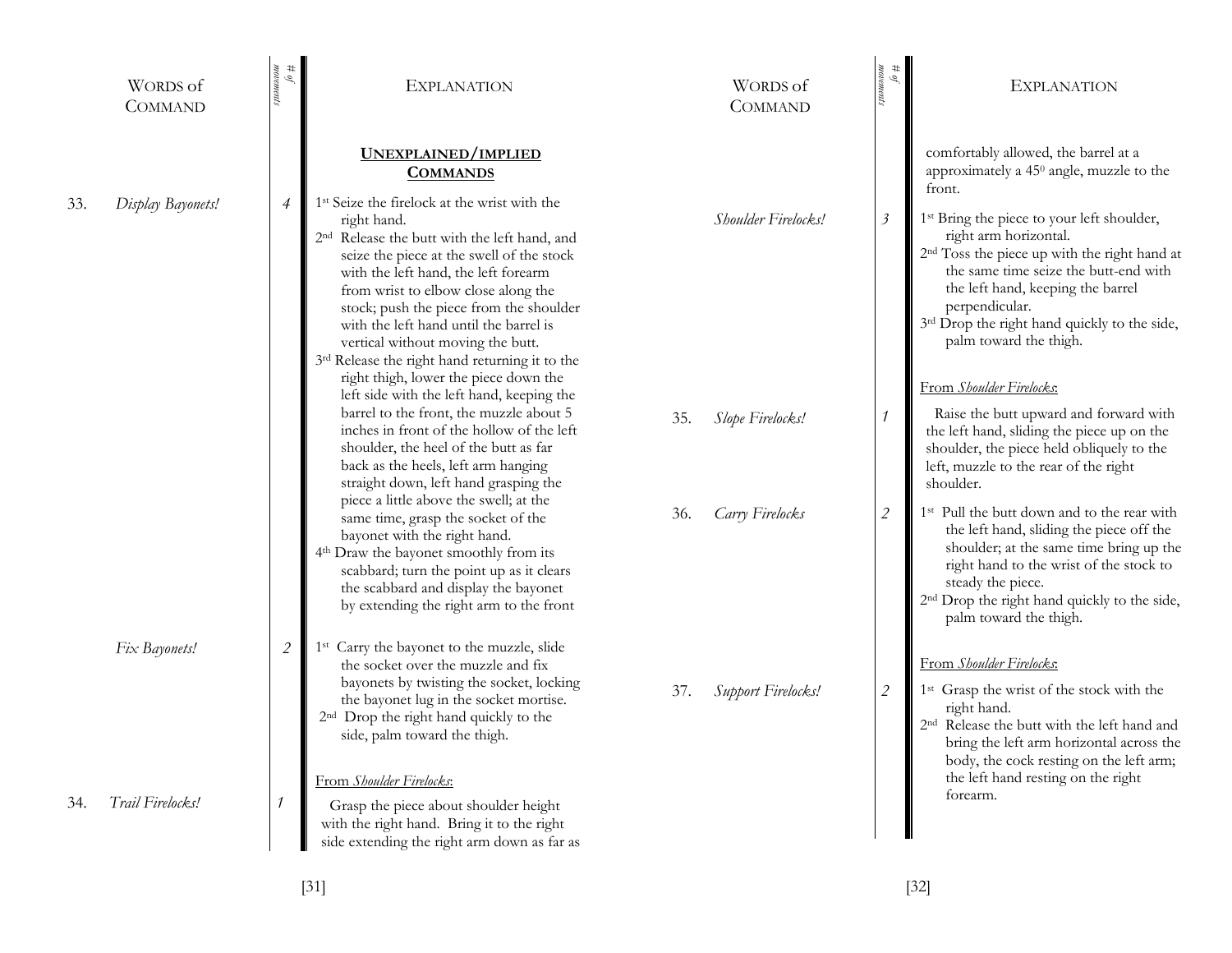|     | <b>WORDS</b> of<br><b>COMMAND</b> | $\begin{array}{l} \# \; \mathcal{G} \\ \mathit{moments} \end{array}$<br>Q | <b>EXPLANATION</b>                                                                                                                                                                                                                                                                                                             | <sup>4</sup> Be careful not to over-fill the pan. Only a small amount is necessary in the center of the<br>pan for the lock to fire. Excessive powder acts as a fuse resulting in hang fires or mis-<br>fires. It will also keep the hammer from correctly seating on the pan allowing the priming<br>charge to leak out of the pan.                                                                                                            |
|-----|-----------------------------------|---------------------------------------------------------------------------|--------------------------------------------------------------------------------------------------------------------------------------------------------------------------------------------------------------------------------------------------------------------------------------------------------------------------------|-------------------------------------------------------------------------------------------------------------------------------------------------------------------------------------------------------------------------------------------------------------------------------------------------------------------------------------------------------------------------------------------------------------------------------------------------|
| 38. | Ease Firelocks!                   |                                                                           | Release the right hand from the wrist of<br>the stock, drop the right hand quickly to<br>the side, palm toward the thigh.                                                                                                                                                                                                      | <sup>5</sup> During parades, loading is conducted on the march. The piece is to be lowered in the<br>left hand as far as convenient without dragging on the ground.<br><sup>6</sup> During blank firing, cartridges are not placed in the barrel, and ramming cartridges<br>(motions 10-13) are omitted from the drill unless specifically ordered.<br>$^7$ Travels Through the Interior Parts of America in a Series of Letters by an Officer. |
|     |                                   |                                                                           | From Support Firelocks:                                                                                                                                                                                                                                                                                                        |                                                                                                                                                                                                                                                                                                                                                                                                                                                 |
| 39. | Carry Firelocks!                  | $\mathcal{L}_{\mathcal{L}}$                                               | 1 <sup>st</sup> Drop the left hand, grasping the butt<br>end of the piece.<br>2 <sup>nd</sup> Drop the right hand quickly to the side,<br>palm toward the thigh.                                                                                                                                                               |                                                                                                                                                                                                                                                                                                                                                                                                                                                 |
| 40. | Port Firelocks!                   | $\mathcal{I}$                                                             | From Shoulder Firelocks:<br>Seize the firelock at the wrist with the<br>right hand, turn the lock outwards, and<br>carry the right hand to the right hip. Let<br>the swell of the stock fall strongly into the<br>left hand so the barrel is diagonal from the<br>right hip to the left shoulder.                              |                                                                                                                                                                                                                                                                                                                                                                                                                                                 |
|     | Shoulder Firelocks!               | $\mathfrak{Z}$                                                            | 1 <sup>st</sup> Bring the piece perpendicular in front of<br>the waistcoat buttons.<br>2 <sup>nd</sup> Release the piece with the left hand,<br>bring the piece to the hollow of the left<br>shoulder, and seize the butt-end with<br>the left hand.<br>3rd Drop the right hand quickly to the side,<br>palm toward the thigh. |                                                                                                                                                                                                                                                                                                                                                                                                                                                 |

 $^1$  Manual Exercise, Evolutions, Manouervres &c. to be Observed and Followed by the Militia of New *York:* 

2 *The Manual Exercise, as ordered by his Majesty, in 1764. Together with plans and explanations of the method generally Practis'd at reviews and field-days, &c.*

 $3$  Loading was never ordered step-by-step in combat situations. Rather, the command *Prime and Load* was given and the 15 steps were completed successively and uninterrupted. *Display bayonet* was superfluous in combat situations and bayonets were fixed immediately.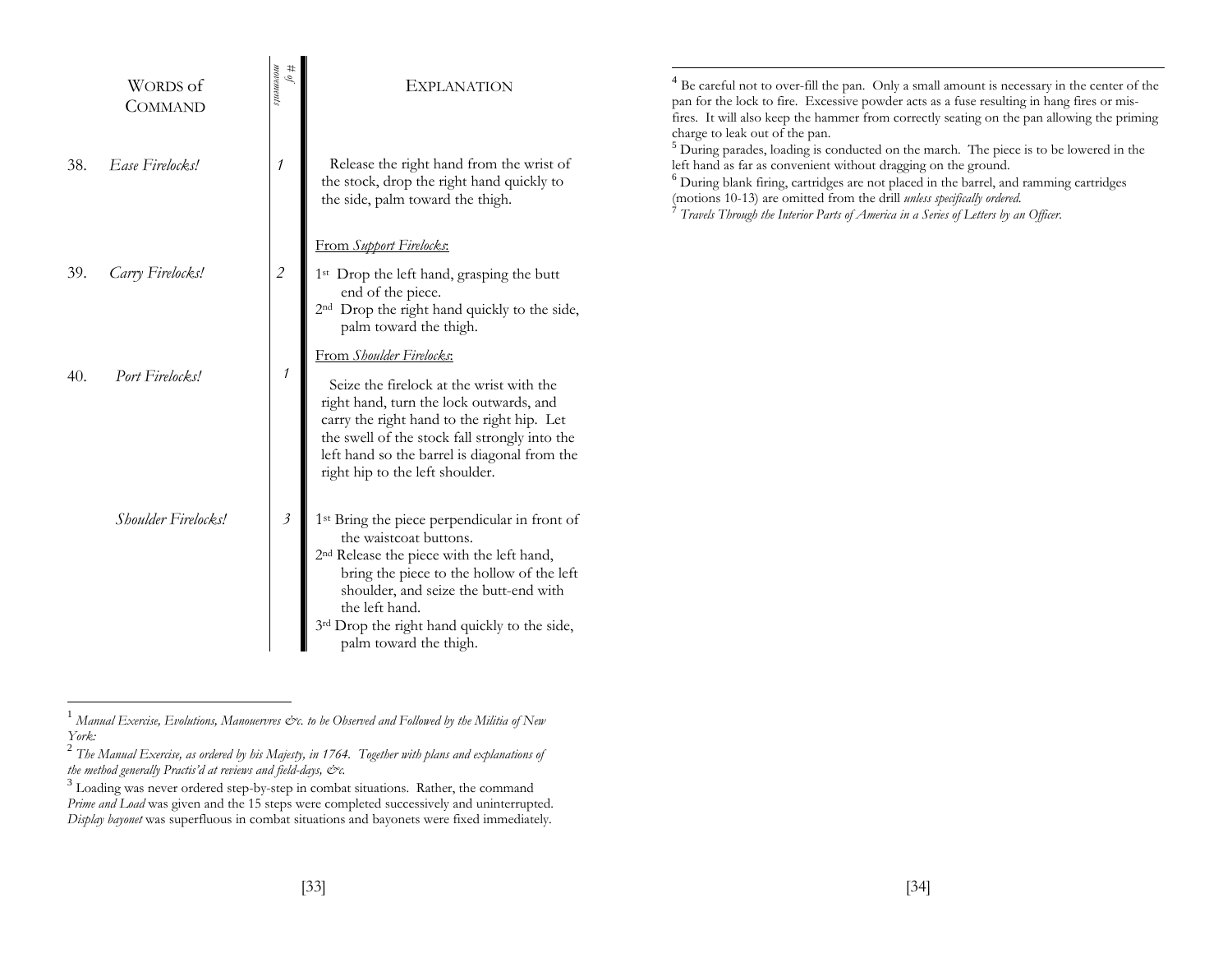# MANUAL OF INSPECTION

The inspection is an essential aspect of safely fielding a re-created unit. Warner's Regiment (re-created) follows the Ethan Allen Long Rifles and Continental Line safety regulations.1 Below are abbreviated points for fielding with a safe weapon:

- The stock must be free of splits, cracks, splinters, and rough edges.
- The furniture and butt plate must fit tightly and have no burrs which would catch clothing.
- Pin fastened barrels must be tight with no missing pins.
- Band fastened barrels must have smoothly working springs and not be bound by wood.
- The lock action is smooth and the half-cock position is secure.
- The lock fits snugly against the stock and barrel.
- The pan is clean and fits in relation to the touch hole.
- The hammer (steel) fits tightly against the pan when closed.
- The lock is securely fitted with a metal flash guard and leather hammer stall.
- The touch hole is clear and has no signs of corrosion.
- The flint does not strike the barrel.
- The bayonet lug is securely welded to the barrel and the bayonet locks with a positive twist lock.
- Cartridges are constructed from paper and do not exceed 100 grains FFg or FFFg black powder.2 Cartridges are carried in leather cartridge boxes with wooden blocks or tin tubes covered with a leather flap, or sealed tin canisters.

## *Individual soldiers field at the discretion of the platoon and Regimental Commander.*

- Although the Manual Exercise of clearly requires inspections for arms and ammunition, it does not clearly describes a procedure. Pickering,<sup>3</sup> however, does provide clear instructions and movements and is the basis for Warner's manual of inspection. Inspection is conducted in company formation, from closed ranks at Loose Order interval and *shouldered firelocks* by the commands below:
- As in the previous exercises, a cadence of 1 second between each motion is to be followed when exercising.

# SUMMARY OF MOVEMENTS:

- 1. Take Care for Inspection! Rear rank, take distance!
- 2. Secure your Firelocks!
- 3. Shoulder your Firelocks!
- 4. Half-cock your Firelocks!
- 5. Search your Firelocks!

WORDS of **COMMAND** 

1. *Take Care for Inspection! Rear rank, take distance!* 

5. *Search your Firelocks!* 

2.

- 6. Return your Rammers!
- 7. Shoulder Firelocks!
- 8. Poise your Firelocks!
- 9. Open Boxes! 10. Secure Boxes!

### *# of movements* EXPLANATION*3* Rear rank completes a *Right-about Face*; four steps to the rear, and *Right-about Face*; providing sufficient distance between ranks for Officers to conduct inspection. *Secure your Firelocks! <sup>1</sup> Secure firelock!* as previously explained. 3. *Shoulder your Firelocks* 3 1<sup>st</sup>, 2<sup>nd</sup> & 3<sup>rd</sup> Shoulder as previously explained. 4. *Half-cock your Firelocks!* 2 1<sup>st</sup> & 2<sup>nd</sup> Come to the Priming Position as previously explained.

## **TO SEARCH THE CHAMBER**

- *5*1<sup>st</sup> Cast about the piece as previously described.
	- 2nd & 3rd Draw rammer from the pipes as in *Draw Rammers* previously explained. Remain in this position until inspecting Officer approaches.
	- 4th When the inspecting Officer completes inspection of adjacent man, sound rammer by dropping it against the face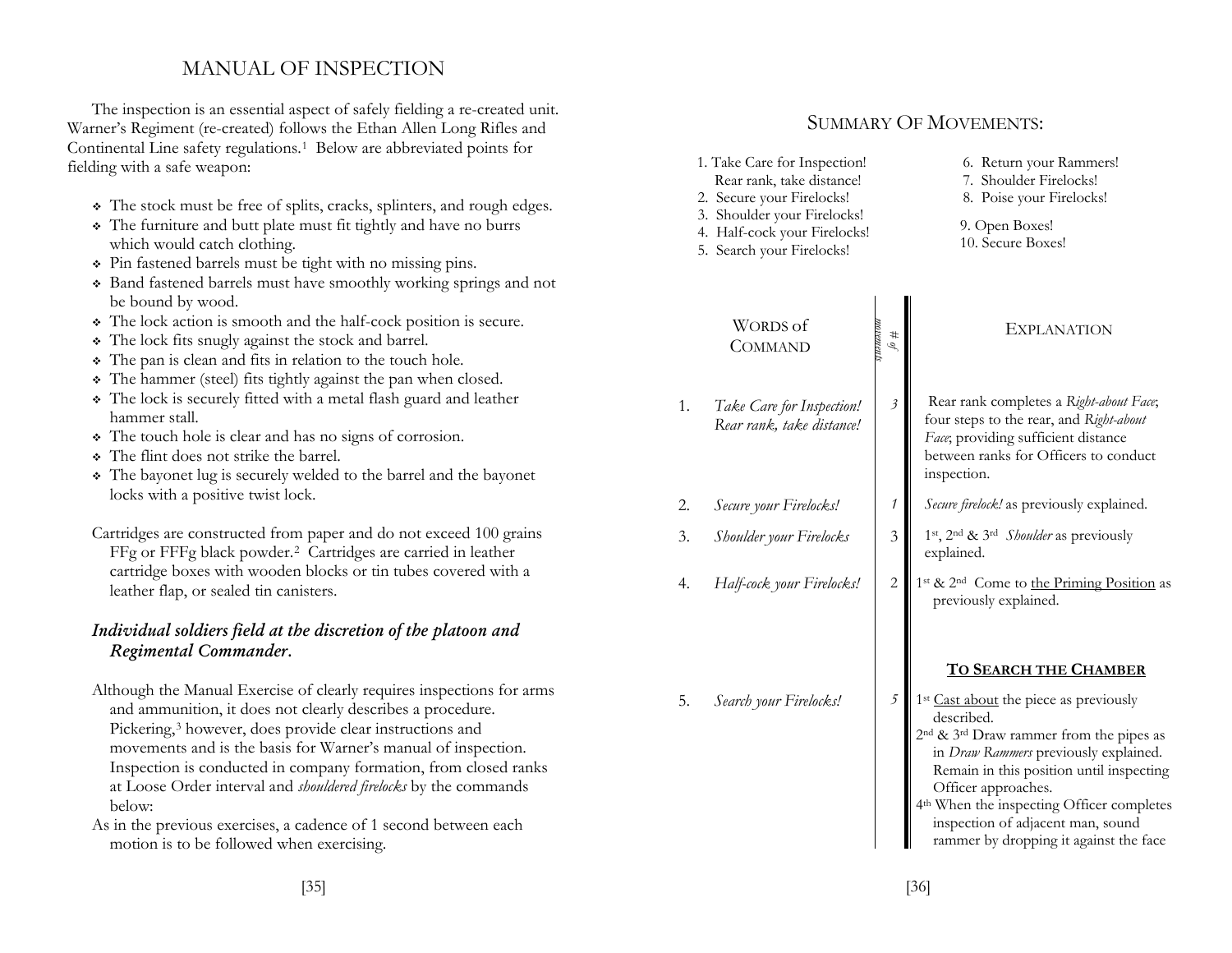|    | <b>WORDS</b> of<br><b>COMMAND</b> | постепи<br>#<br>Ó, | <b>EXPLANATION</b>                                                                                                                                                                                                                                                                              | WORDS of<br><b>COMMAND</b>                                                                                                                   | #<br>Ò,      | <b>EXPLANATION</b>                                                                                                                                                                       |
|----|-----------------------------------|--------------------|-------------------------------------------------------------------------------------------------------------------------------------------------------------------------------------------------------------------------------------------------------------------------------------------------|----------------------------------------------------------------------------------------------------------------------------------------------|--------------|------------------------------------------------------------------------------------------------------------------------------------------------------------------------------------------|
| 6. | Return your Rammers!              | $\mathcal I$       | of the breech pin. A clean, empty<br>chamber will sound a clear ring.<br>5 <sup>th</sup> Recover the rammer as in Ram your<br>Cartridge, previously explained. Remain<br>in this position until ordered --<br>Return the rammer home in the pipes as<br>in Return Rammer, previously explained. | Secure Boxes!<br>10.                                                                                                                         | $\mathcal I$ | Release the flap with your right hand.<br>Button the flap of your cartridge box<br>with your right hand.                                                                                 |
| 7. | Shoulder your Firelocks!          | $\overline{2}$     | 1 <sup>st</sup> & 2 <sup>nd</sup> Come to the <i>Shoulder</i> as<br>previously explained.                                                                                                                                                                                                       | <sup>1</sup> The complete regulations are available on the Regiment's web site<br>(www.warnersregiment.com).<br>smokeless powder to be used. |              | <sup>2</sup> Pyrodex is discouraged as it is does not easily flash in the pan under a spark. Additives<br>such as magnesium or wheat flour are not to be used. Under no circumstances is |
| 8. | Poise your Firelocks!             | $\overline{2}$     | <u>TO INSPECT THE LOCK</u><br>1 <sup>st</sup> & 2 <sup>nd</sup> Poise Firelocks as previously                                                                                                                                                                                                   | $3$ An Easy Plan of Discipline for a Militia. Chapter IV, pp 77-78.                                                                          |              |                                                                                                                                                                                          |
|    |                                   |                    | explained.<br>Officer inspects the condition and<br>security of flints (or wooden drivers), the<br>security of flash guards, function of the<br>hammer and sear.                                                                                                                                |                                                                                                                                              |              |                                                                                                                                                                                          |
|    |                                   |                    | The Inspecting Officer may order the<br>men to Fix Bayonets and Unfix Bayonets as<br>previously described to ensure they are<br>well fitted to their pieces, and are clean<br>and bright.                                                                                                       |                                                                                                                                              |              |                                                                                                                                                                                          |
|    |                                   |                    | Additionally, the Inspecting Officer may<br>order the inspection of cartridges for<br>damage as follows:                                                                                                                                                                                        |                                                                                                                                              |              |                                                                                                                                                                                          |
| 9. | Open Boxes!                       | $\overline{2}$     | 1 <sup>st</sup> Bring your Right hand with a short<br>round to your pouch, slapping it hard.                                                                                                                                                                                                    |                                                                                                                                              |              |                                                                                                                                                                                          |
|    |                                   |                    | 2 <sup>nd</sup> Unbutton the flap and raise it with<br>your right hand to expose your<br>cartridges. Remain in this position until<br>ordered:                                                                                                                                                  |                                                                                                                                              |              |                                                                                                                                                                                          |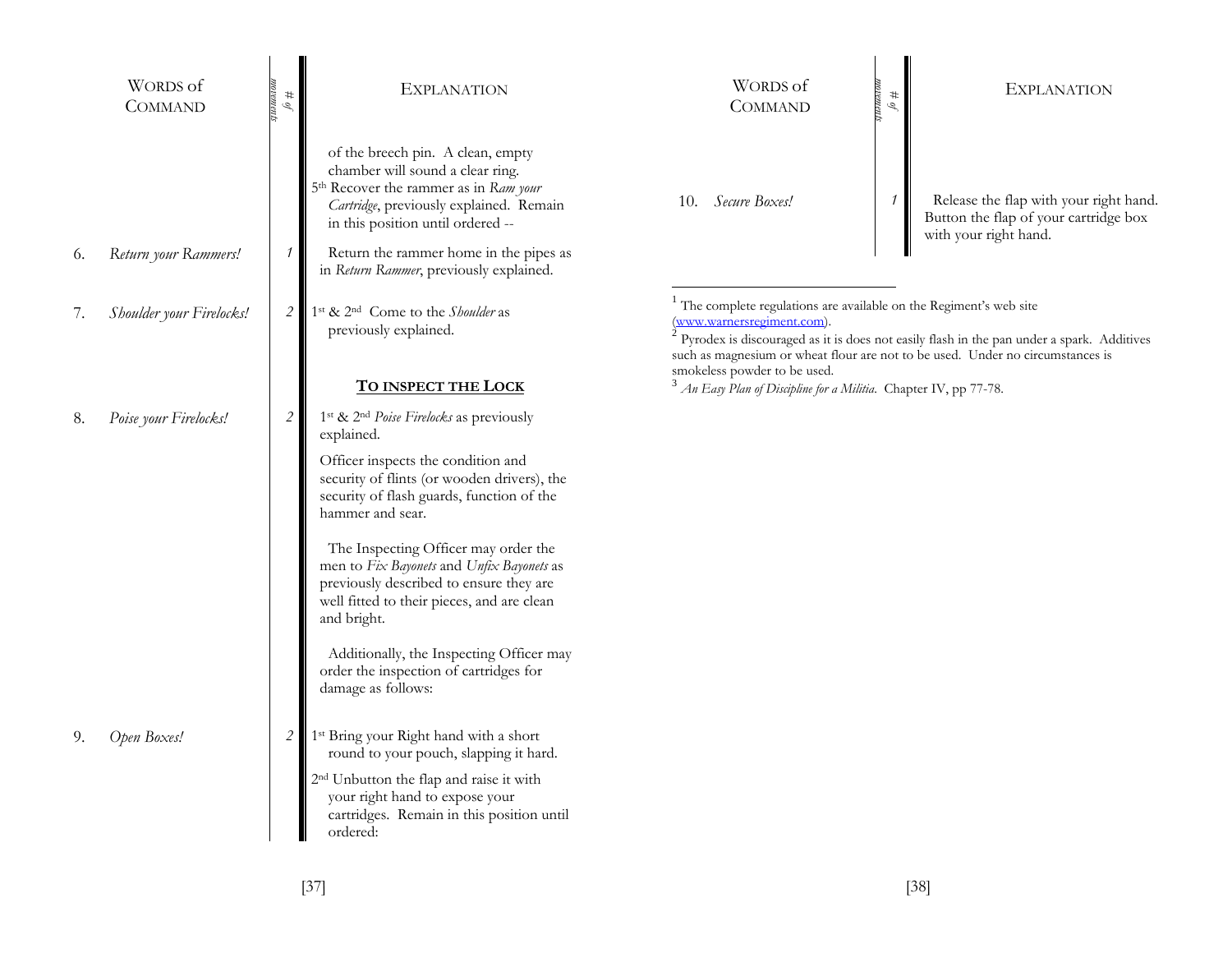## FIGURES OF SELECTED MOTIONS FROM THE MANUAL OF ARMS<sup>1</sup>





- Fig 1: *Position of Soldier Under Arms* Fig. 2: *Shoulder Firelock!*
- - Poise Firelocks!







Firing Sequence



Fig. 7: *Priming Position!* Fig. 8: *Charge with Cartridge!*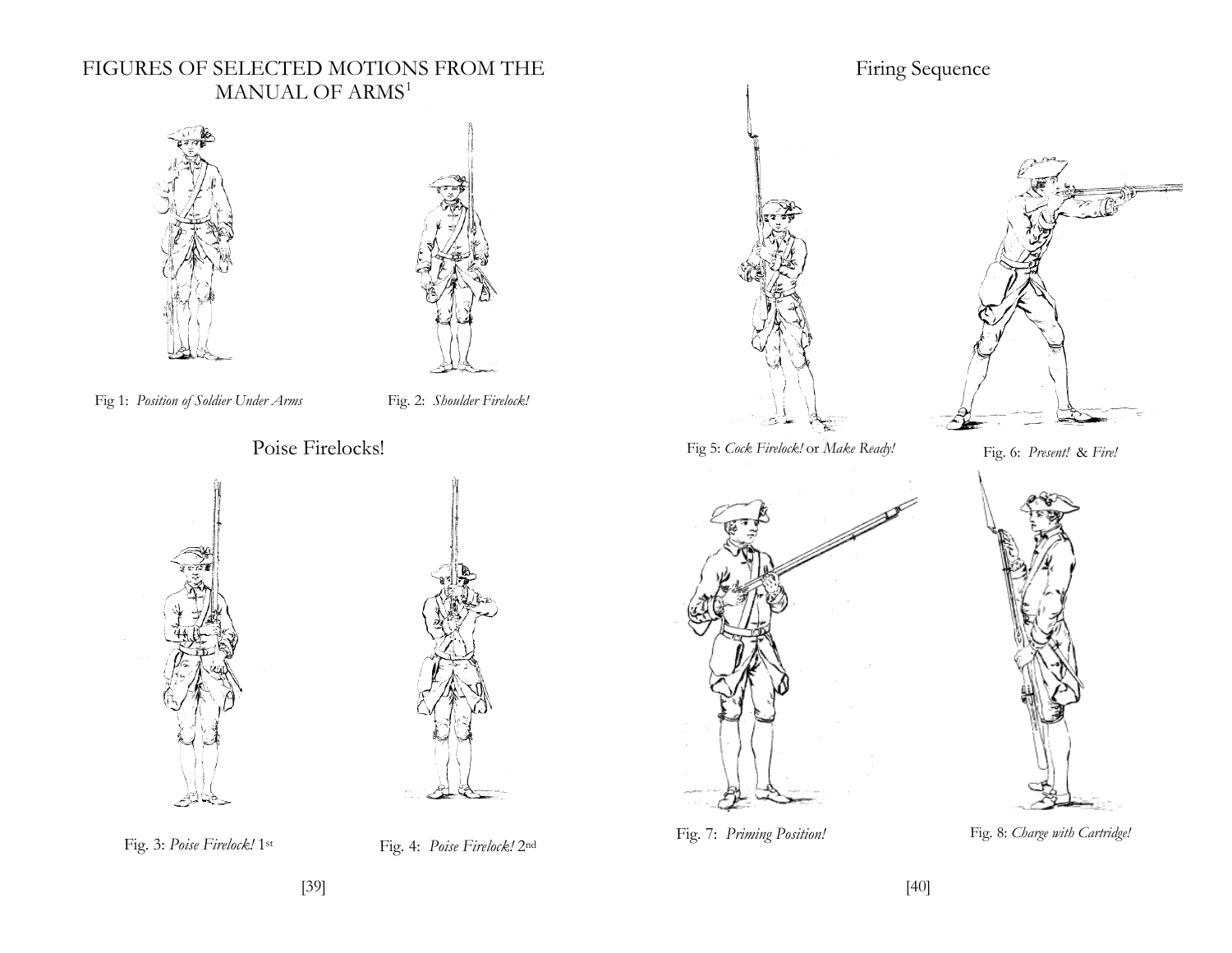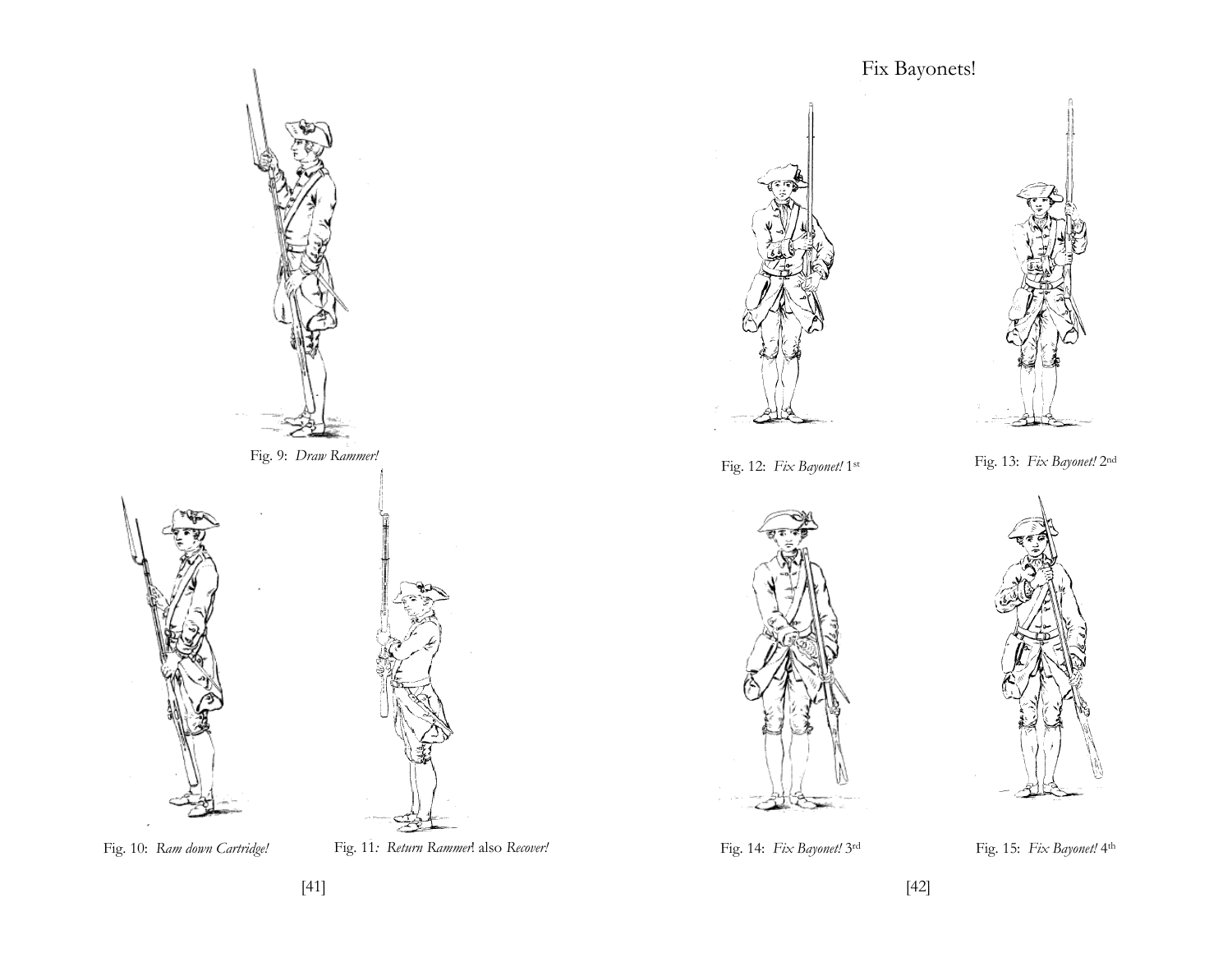

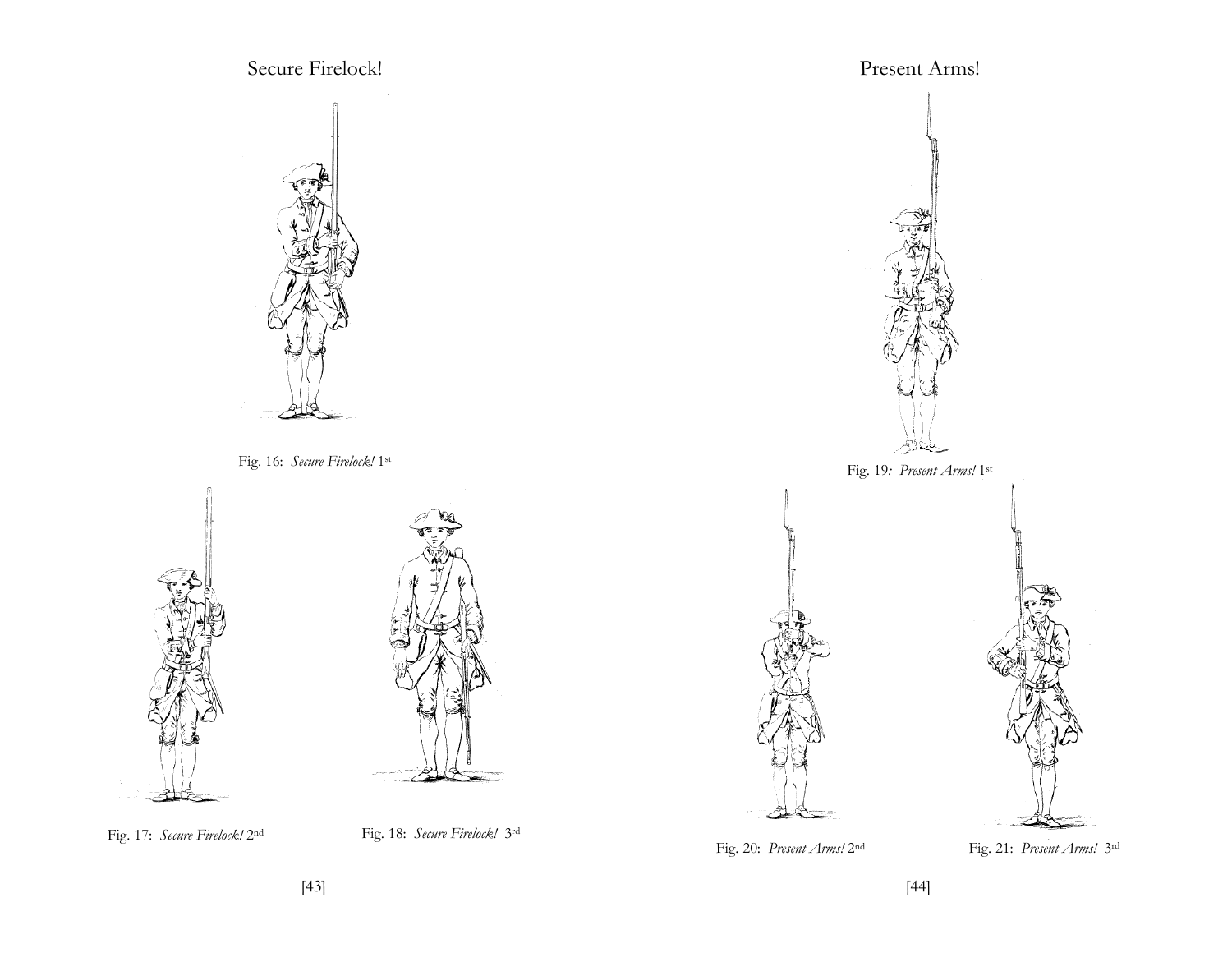